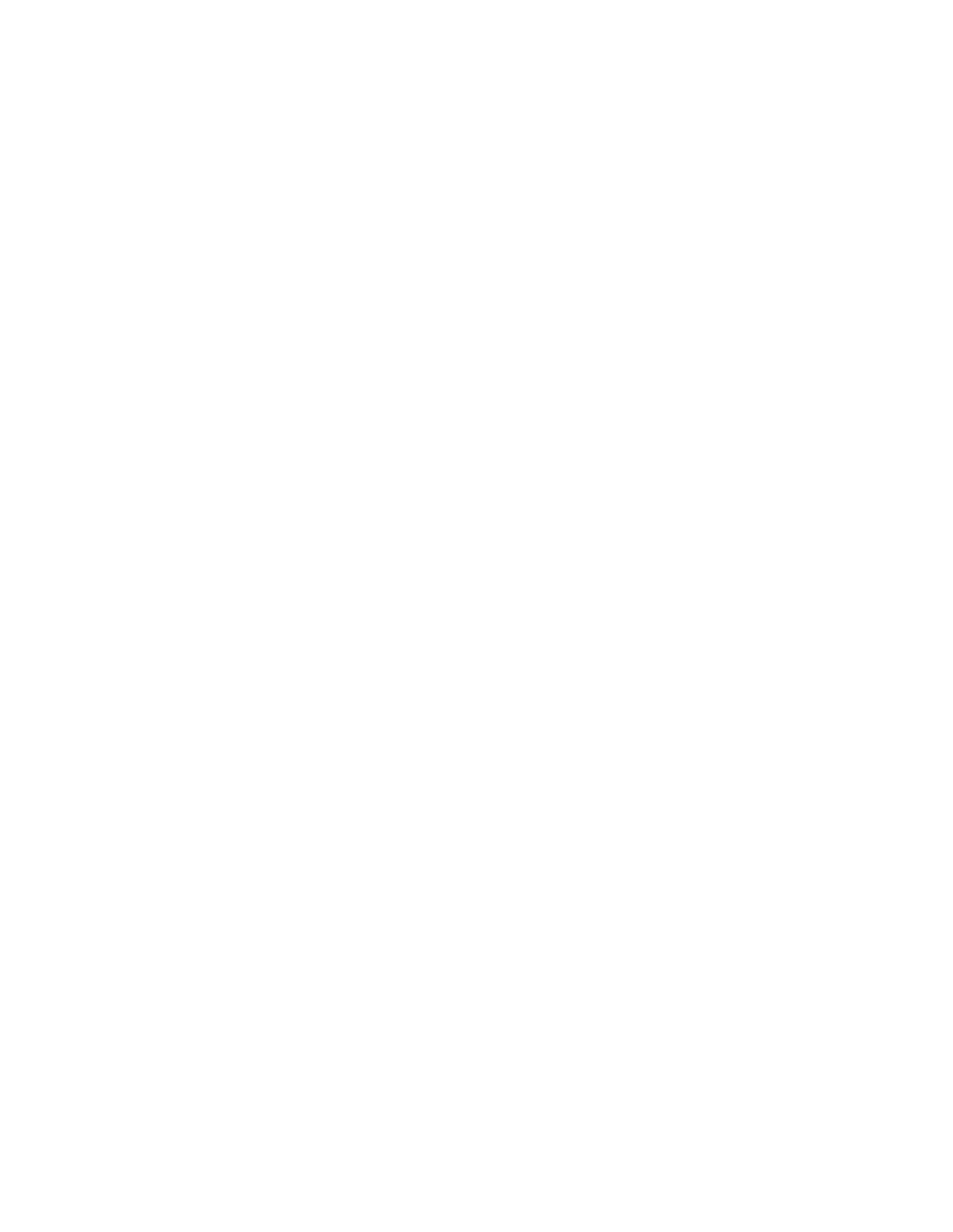# Housing & Neighborhood Development

*Sheila Dillon, Chief of Housing & Neighborhood Development* 

## *Cabinet Mission*

The Cabinet is committed to making Boston the most livable city in the nation by working with its many communities to build strong neighborhoods through the strategic investment of public resources.

| <b>Operating Budget</b>            | Program Name                                | Total Actual '11       | Total Actual '12       | Total Approp '13       | <b>Total Budget '14</b> |
|------------------------------------|---------------------------------------------|------------------------|------------------------|------------------------|-------------------------|
|                                    | Leading the Way<br>Neighborhood Development | 5,000,000<br>3,332,852 | 5,000,000<br>3,632,726 | 5,000,000<br>3,883,667 | 5,500,000<br>4,123,194  |
|                                    | <b>Total</b>                                | 8,332,852              | 8,632,726              | 8,883,667              | 9,623,194               |
|                                    |                                             | Actual '11             | Actual '12             | <b>Estimated '13</b>   |                         |
| Capital Budget Expenditures        |                                             |                        |                        |                        | Projected '14           |
|                                    | Neighborhood Development                    | 50,148                 | 131,553                | 1,978,412              | 1,200,000               |
|                                    | <b>Total</b>                                | 50,148                 | 131,553                | 1,978,412              | 1,200,000               |
|                                    |                                             |                        |                        |                        |                         |
| <b>External Funds Expenditures</b> |                                             | Total Actual '11       | Total Actual '12       | Total Approp '13       | <b>Total Budget '14</b> |
|                                    | Neighborhood Development                    | 64.843.668             | 71.608.352             | 67.030.569             | 14                      |
|                                    | <b>Total</b>                                | 64,843,668             | 71.608.352             | 67.030.569             | 14                      |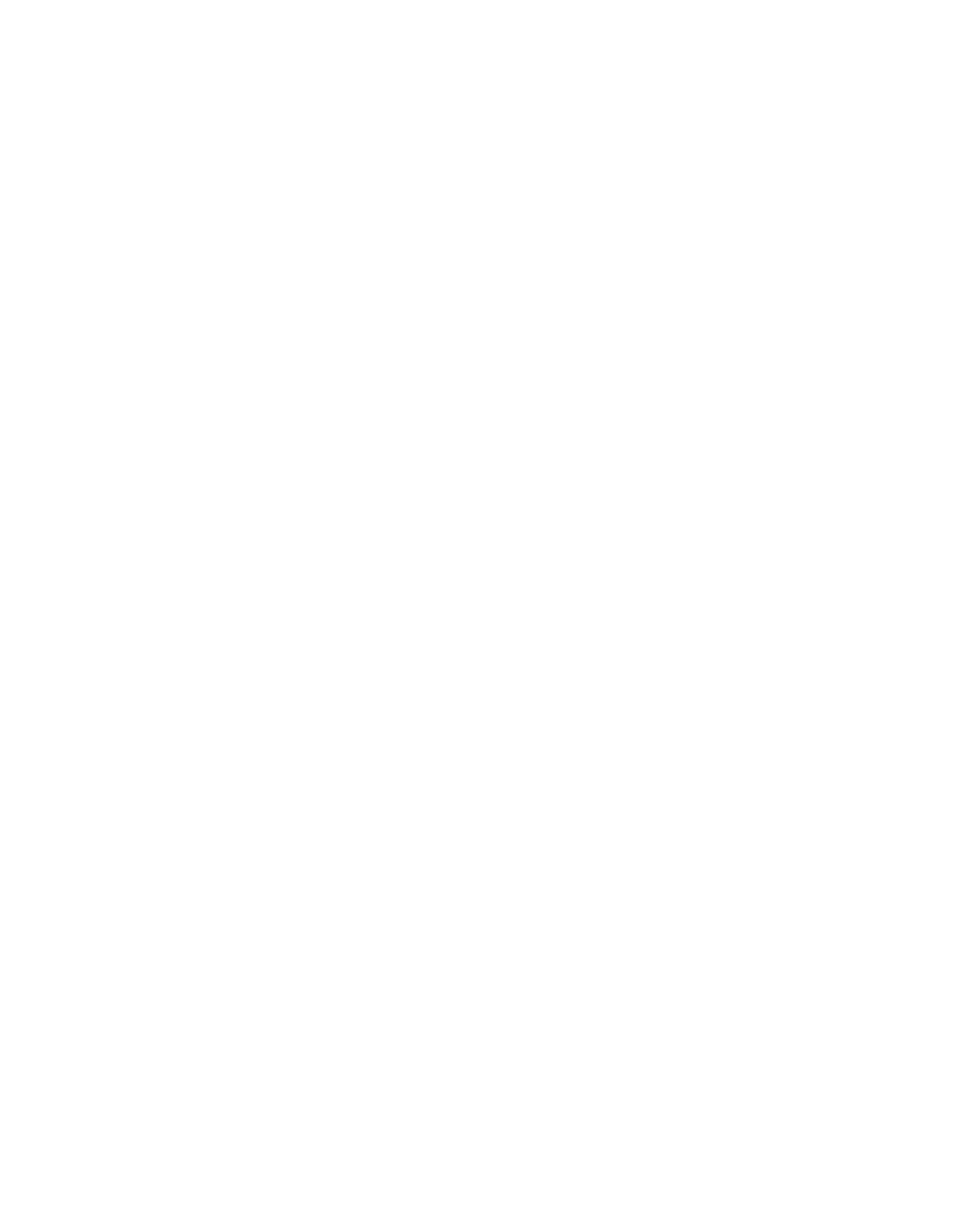# Leading the Way Operating Budget

### *Appropriation: 189*

## *Department Mission*

The mission of the Leading the Way III campaign is to expand and protect Boston's housing supply and stabilize neighborhoods adversely effected by the economic downturn and foreclosure boom. The four-year campaign focuses all of the City's housing agencies, including the Department of Neighborhood Development, the Boston Housing Authority, the Boston Redevelopment Authority, and the Inspectional Services Department around a comprehensive strategy to address Boston's housing needs in four key areas: 1) Housing Boston's workforce through new production and enhanced access to the market; 2) Preventing foreclosures and mitigating the negative effects of foreclosures on Boston's neighborhoods; 3) Reversing the rise in homelessness, and 4) Preserving and stabilizing the rental housing stock.

## *FY14 Performance Strategies*

- To expand the supply of market rate housing, especially in areas of the City not adversely affected by foreclosures or declining values.
- To help moderate to middle income homebuyers benefit from lower market prices by helping them overcome financing obstacles currently existing in the credit markets.
- To reduce home foreclosures through counseling of at-risk homeowners.
- To stabilize public and private affordable rental housing through financial and technical assistance.

| <b>Operating Budget</b> | Program Name                                                         |                 | Total Actual '11       |                        | Total Actual '12       | Total Approp '13 | <b>Total Budget '14</b> |  |
|-------------------------|----------------------------------------------------------------------|-----------------|------------------------|------------------------|------------------------|------------------|-------------------------|--|
|                         | Housing Production and Access<br>Housing & Neighborhood Preservation | U<br>5,000,000  | 2,500,000<br>2,500,000 | 2.500.000<br>2,500,000 | 2,500,000<br>3,000,000 |                  |                         |  |
|                         | <b>Total</b>                                                         | 5,000,000       | 5,000,000              | 5,000,000              | 5,500,000              |                  |                         |  |
| <b>Operating Budget</b> |                                                                      | Actual '11      | Actual '12             | Approp '13             | <b>Budget '14</b>      |                  |                         |  |
|                         |                                                                      |                 |                        |                        |                        |                  |                         |  |
|                         | Personnel Services<br>Non Personnel                                  | υ.<br>5,000,000 | 5,000,000              | 5,000,000              | 5,500,000              |                  |                         |  |
|                         |                                                                      |                 |                        |                        |                        |                  |                         |  |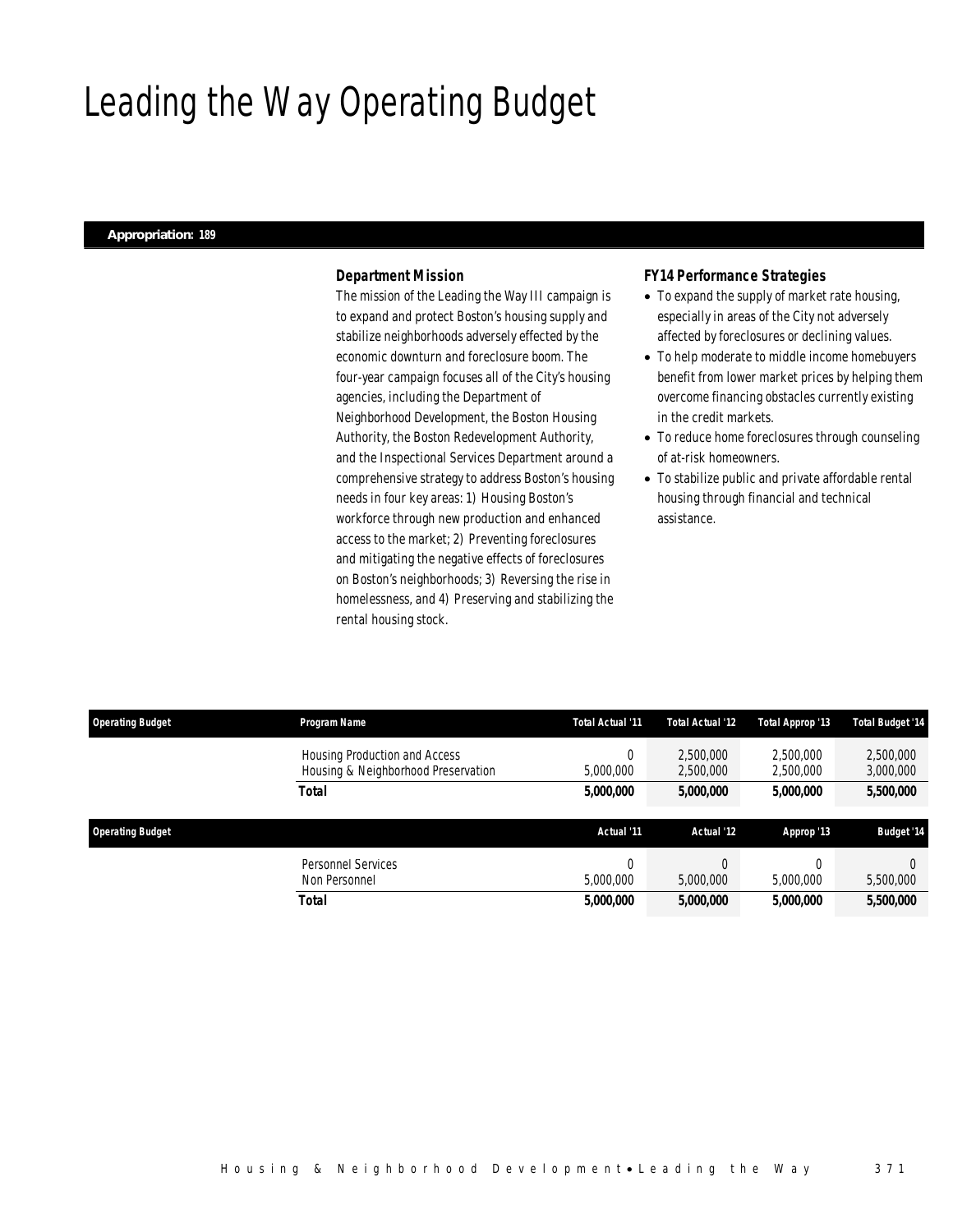# Leading the Way Operating Budget

 *Description of Services* 

Leading the Way resources will be used to help new homebuyers enter the market including purchasing bank-foreclosed properties; stabilize neighborhoods by assisting homeowners with repairs of their homes; create supportive housing for homeless families and individuals, and preserve rental housing.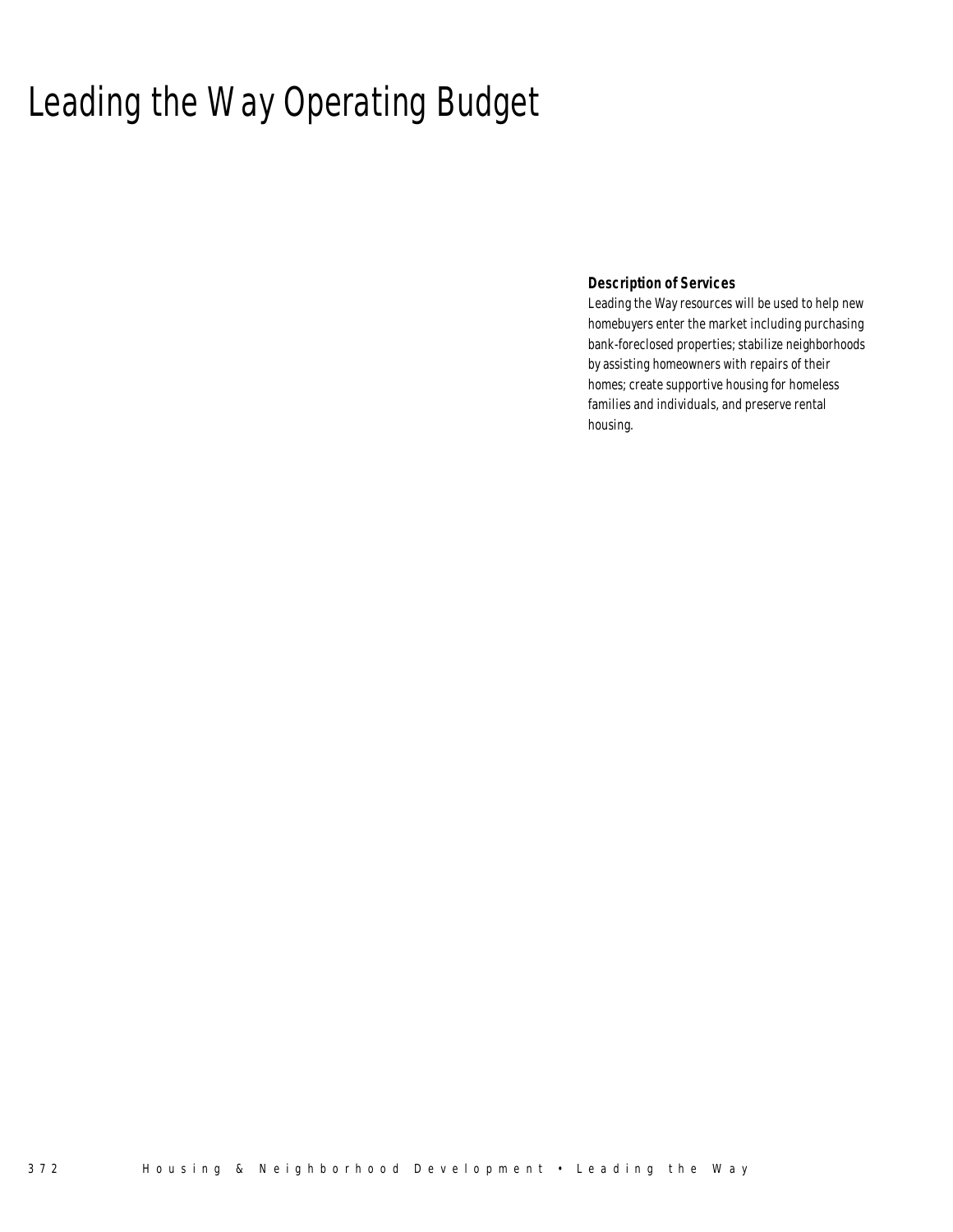# Department History

| <b>Personnel Services</b>       |                                                                         | FY11 Expenditure    | FY12 Expenditure             | FY13 Appropriation            | FY14 Adopted                | Inc/Dec 13 vs 14                 |
|---------------------------------|-------------------------------------------------------------------------|---------------------|------------------------------|-------------------------------|-----------------------------|----------------------------------|
|                                 | 51000 Permanent Employees                                               | $\boldsymbol{0}$    | $\boldsymbol{0}$             | $\boldsymbol{0}$              | $\mathbf 0$                 | $\mathbf 0$                      |
|                                 | 51100 Emergency Employees                                               | $\mathbf{0}$        | $\mathbf 0$                  | $\mathbf 0$                   | $\mathbf 0$                 | $\mathbf 0$                      |
|                                 | 51200 Overtime<br>51600 Unemployment Compensation                       | 0<br>0              | $\mathbf{0}$<br>$\mathbf{0}$ | $\theta$<br>$\overline{0}$    | $\mathbf 0$<br>$\mathbf{0}$ | $\overline{0}$<br>$\overline{0}$ |
|                                 | 51700 Workers' Compensation                                             | 0                   | $\mathbf{0}$                 | $\theta$                      | $\mathbf{0}$                | $\mathbf{0}$                     |
|                                 | <b>Total Personnel Services</b>                                         | $\mathbf{0}$        | 0                            | $\mathbf{0}$                  | 0                           | $\mathbf{0}$                     |
| <b>Contractual Services</b>     |                                                                         | FY11 Expenditure    | FY12 Expenditure             | FY13 Appropriation            | FY14 Adopted                | Inc/Dec 13 vs 14                 |
|                                 | 52100 Communications                                                    | $\boldsymbol{0}$    | $\boldsymbol{0}$             | $\boldsymbol{0}$              | $\boldsymbol{0}$            | $\mathbf 0$                      |
|                                 | 52200 Utilities                                                         | $\boldsymbol{0}$    | $\mathbf 0$                  | $\mathbf 0$                   | $\mathbf 0$                 | $\mathbf 0$                      |
|                                 | 52400 Snow Removal                                                      | 0                   | $\mathbf 0$                  | $\overline{0}$                | $\mathbf{0}$                | $\overline{0}$                   |
|                                 | 52500 Garbage/Waste Removal                                             | $\Omega$            | $\mathbf 0$                  | $\theta$                      | $\overline{0}$              | $\overline{0}$                   |
|                                 | 52600 Repairs Buildings & Structures                                    | $\Omega$            | $\mathbf{0}$                 | $\overline{0}$                | $\overline{0}$              | $\overline{0}$                   |
|                                 | 52700 Repairs & Service of Equipment<br>52800 Transportation of Persons | 0<br>$\overline{0}$ | $\mathbf 0$<br>$\mathbf{0}$  | $\theta$<br>$\overline{0}$    | $\mathbf 0$<br>$\Omega$     | $\overline{0}$<br>$\overline{0}$ |
|                                 | 52900 Contracted Services                                               | 5,000,000           | 5,000,000                    | 5,000,000                     | 5,500,000                   | 500,000                          |
|                                 | <b>Total Contractual Services</b>                                       | 5,000,000           | 5,000,000                    | 5,000,000                     | 5,500,000                   | 500,000                          |
| <b>Supplies &amp; Materials</b> |                                                                         | FY11 Expenditure    | FY12 Expenditure             | FY13 Appropriation            | FY14 Adopted                | Inc/Dec 13 vs 14                 |
|                                 | 53000 Auto Energy Supplies                                              | $\boldsymbol{0}$    | $\mathbf 0$                  | $\boldsymbol{0}$              | 0                           | $\mathbf{0}$                     |
|                                 | 53200 Food Supplies                                                     | $\boldsymbol{0}$    | $\mathbf 0$                  | $\mathbf 0$                   | $\mathbf 0$                 | $\mathbf{0}$                     |
|                                 | 53400 Custodial Supplies                                                | 0                   | $\mathbf 0$                  | $\theta$                      | $\mathbf{0}$                | $\mathbf{0}$                     |
|                                 | 53500 Med, Dental, & Hosp Supply                                        | 0                   | $\mathbf 0$                  | $\theta$                      | $\overline{0}$              | $\overline{0}$                   |
|                                 | 53600 Office Supplies and Materials                                     | $\Omega$            | $\mathbf{0}$                 | $\overline{0}$                | $\mathbf{0}$                | $\mathbf 0$                      |
|                                 | 53700 Clothing Allowance                                                | $\Omega$            | $\mathbf 0$                  | $\theta$                      | $\mathbf 0$                 | $\overline{0}$                   |
|                                 | 53800 Educational Supplies & Mat                                        | 0                   | $\mathbf{0}$                 | $\overline{0}$                | $\mathbf{0}$                | $\overline{0}$                   |
|                                 | 53900 Misc Supplies & Materials                                         | 0                   | $\mathbf 0$                  | $\overline{0}$                | $\mathbf{0}$                | $\overline{0}$                   |
|                                 | <b>Total Supplies &amp; Materials</b>                                   | $\mathbf{0}$        | 0                            | $\mathbf{0}$                  | $\bf{0}$                    | $\mathbf{0}$                     |
| <b>Current Chgs &amp; Oblig</b> |                                                                         | FY11 Expenditure    | FY12 Expenditure             | FY13 Appropriation            | FY14 Adopted                | Inc/Dec 13 vs 14                 |
|                                 | 54300 Workers' Comp Medical                                             | $\boldsymbol{0}$    | $\mathbf 0$                  | $\boldsymbol{0}$              | $\boldsymbol{0}$            | $\mathbf 0$                      |
|                                 | 54400 Legal Liabilities                                                 | $\overline{0}$      | $\mathbf 0$                  | $\theta$                      | $\mathbf 0$                 | $\mathbf 0$                      |
|                                 | 54500 Aid To Veterans                                                   | 0                   | $\mathbf{0}$                 | $\overline{0}$                | $\mathbf{0}$                | $\overline{0}$                   |
|                                 | 54600 Current Charges H&I                                               | 0                   | $\mathbf{0}$                 | $\theta$                      | $\overline{0}$              | $\overline{0}$                   |
|                                 | 54700 Indemnification<br>54900 Other Current Charges                    | $\overline{0}$<br>0 | $\mathbf{0}$<br>0            | $\overline{0}$<br>$\mathbf 0$ | $\mathbf{0}$<br>$\mathbf 0$ | $\overline{0}$<br>$\mathbf{0}$   |
|                                 | Total Current Chgs & Oblig                                              | $\mathbf{0}$        | 0                            | $\mathbf{0}$                  | $\mathbf 0$                 | $\mathbf{0}$                     |
| Equipment                       |                                                                         | FY11 Expenditure    | FY12 Expenditure             | FY13 Appropriation            | FY14 Adopted                | Inc/Dec 13 vs 14                 |
|                                 | 55000 Automotive Equipment                                              | $\boldsymbol{0}$    | 0                            | $\mathbf 0$                   | $\boldsymbol{0}$            | $\mathbf 0$                      |
|                                 | 55400 Lease/Purchase                                                    | $\Omega$            | $\Omega$                     | $\Omega$                      | $\theta$                    | $\Omega$                         |
|                                 | 55600 Office Furniture & Equipment                                      | $\boldsymbol{0}$    | $\mathbf 0$                  | $\theta$                      | $\pmb{0}$                   | $\mathbf 0$                      |
|                                 | 55900 Misc Equipment                                                    | $\boldsymbol{0}$    | $\boldsymbol{0}$             | $\theta$                      | $\mathbf 0$                 | $\mathbf 0$                      |
|                                 | <b>Total Equipment</b>                                                  | $\pmb{0}$           | 0                            | 0                             | $\pmb{0}$                   | 0                                |
| <b>Other</b>                    |                                                                         | FY11 Expenditure    | FY12 Expenditure             | FY13 Appropriation            | FY14 Adopted                | Inc/Dec 13 vs 14                 |
|                                 | 56200 Special Appropriation                                             | $\boldsymbol{0}$    | $\boldsymbol{0}$             | $\theta$                      | 0                           | 0                                |
|                                 | 57200 Structures & Improvements                                         | $\boldsymbol{0}$    | $\boldsymbol{0}$             | $\mathbf 0$                   | $\boldsymbol{0}$            | $\mathbf 0$                      |
|                                 | 58000 Land & Non-Structure                                              | 0                   | 0                            | $\theta$                      | $\mathbf 0$                 | $\mathbf 0$                      |
|                                 | <b>Total Other</b>                                                      | $\bf{0}$            | 0                            | 0                             | $\bf{0}$                    | 0                                |
|                                 | <b>Grand Total</b>                                                      | 5,000,000           | 5,000,000                    | 5,000,000                     | 5,500,000                   | 500,000                          |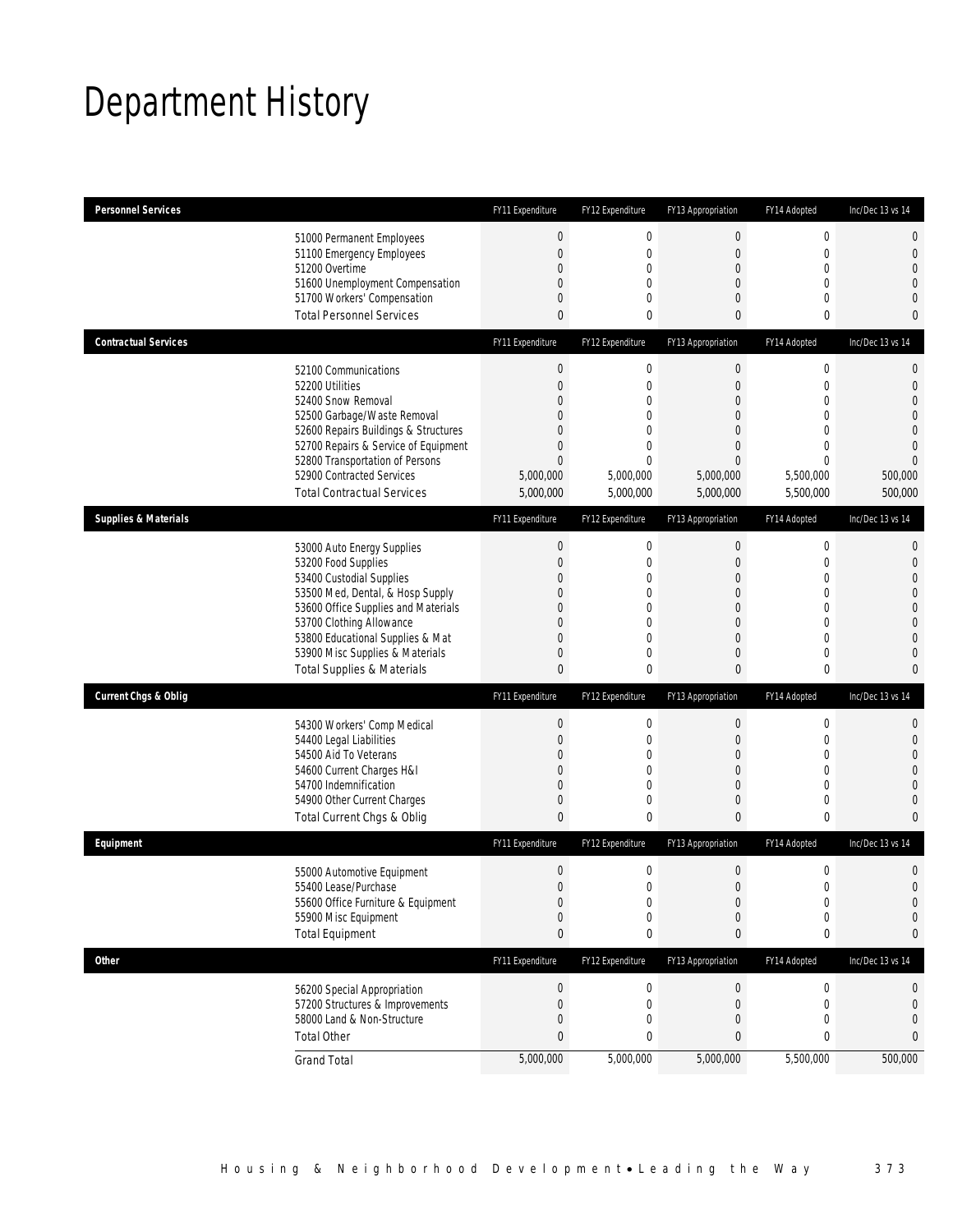# Program 1. Housing Production and Access

### *Organization: 189200*

## *Program Description*

The mission of this program is to house Boston's workforce through new production of market rate housing, opening up access to the market for moderate-and-middle income homebuyers and producing new affordable housing for lower-wage workers including new supportive housing for Boston's homeless. This program will use Citycontrolled resources including its regulatory powers, real estate assets and funding to leverage significant public and private investments to achieve its goals.

## *Program Strategies*

- To expand the supply of market rate housing, especially in areas of the City not adversely affected by foreclosures or declining values.
- To help moderate to middle income homebuyers benefit from lower market prices by helping them overcome financing obstacles currently existing in the credit markets.

| <b>Performance Measures</b>                               | Actual '11 | Actual '12   | Projected '13 | Target '14        |
|-----------------------------------------------------------|------------|--------------|---------------|-------------------|
| Affordable units permitted<br>Market-rate units permitted | 327<br>492 | 447<br>2,201 | 346<br>2,400  | 300<br>2,000      |
| <b>Operating Budget</b>                                   | Actual '11 | Actual '12   | Approp '13    | <b>Budget '14</b> |
| Personnel Services<br>Non Personnel                       |            | 2,500,000    | 2,500,000     | 2,500,000         |
| <b>Total</b>                                              | 0          | 2,500,000    | 2,500,000     | 2,500,000         |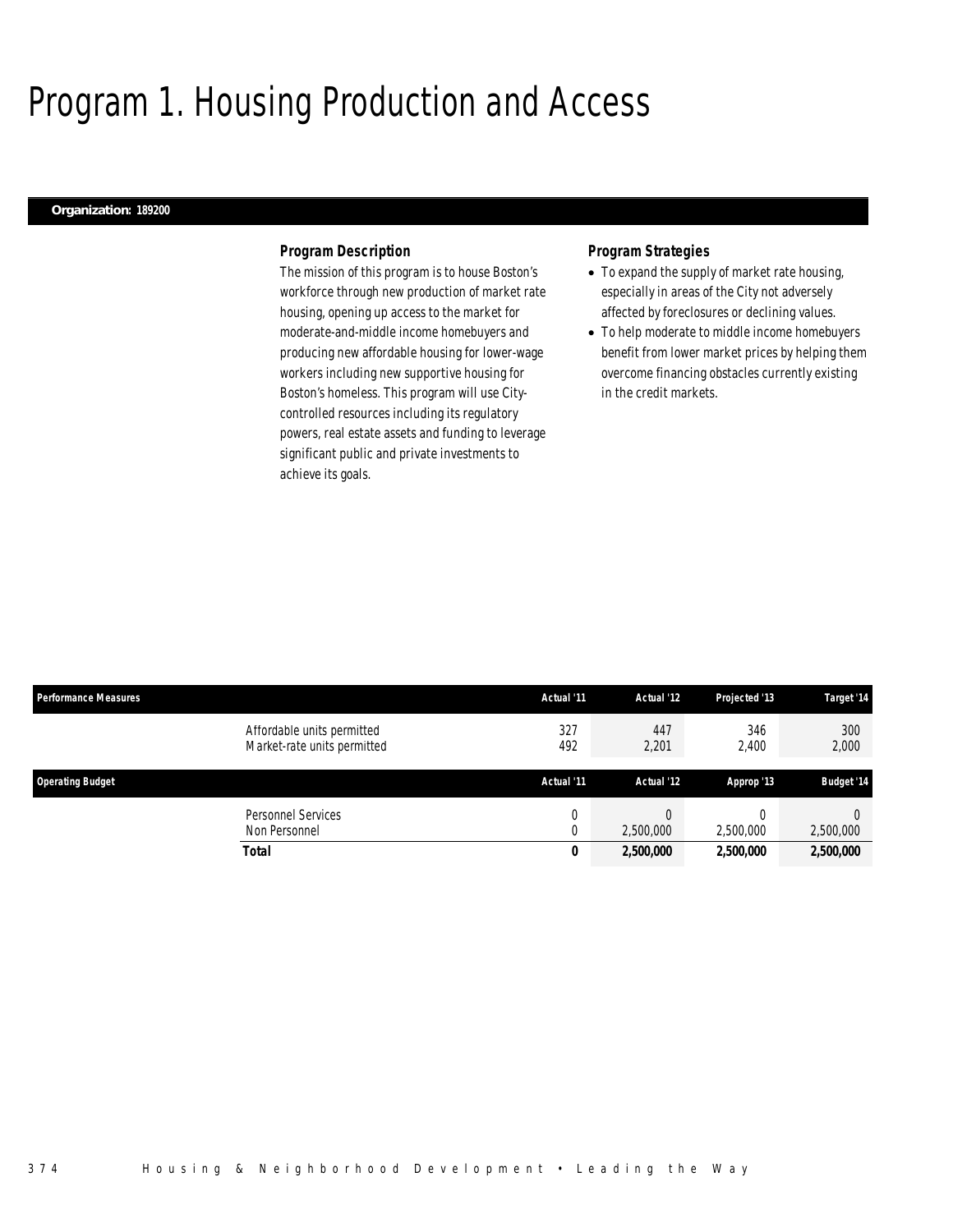# Program 2. Housing & Neighborhood Preservation

### *Organization: 189300*

## *Program Description*

The mission of this program is 1) to preserve affordable housing that is at risk due to either expiring affordability protections or physical and financial distress, and 2) to preserve neighborhoods put at risk due to foreclosures, neglected bankowned real estate and declining values. This mission will be achieved through a combination of initiatives that will preserve affordable rental housing, prevent foreclosures and mitigate the effects of those foreclosures that do occur and help existing homeowners reinvest in their homes.

# *Program Strategies*

- To reduce home foreclosures through counseling of at-risk homeowners.
- To stabilize public and private affordable rental housing through financial and technical assistance.

| <b>Performance Measures</b> |                                                                                       | Actual '11 | Actual '12 | Projected '13 | Target '14        |
|-----------------------------|---------------------------------------------------------------------------------------|------------|------------|---------------|-------------------|
|                             | Homeowners assisted with foreclosure<br>prevention counseling                         | 914        | 703        | 458           | 700               |
|                             | Homeowners assisted with foreclosure<br>prevention counseling who avoided foreclosure | 544        | 495        | 503           | 500               |
|                             |                                                                                       |            |            |               |                   |
| <b>Operating Budget</b>     |                                                                                       | Actual '11 | Actual '12 | Approp '13    | <b>Budget '14</b> |
|                             | <b>Personnel Services</b>                                                             |            |            |               |                   |
|                             | Non Personnel                                                                         | 5,000,000  | 2,500,000  | 2.500.000     | 3,000,000         |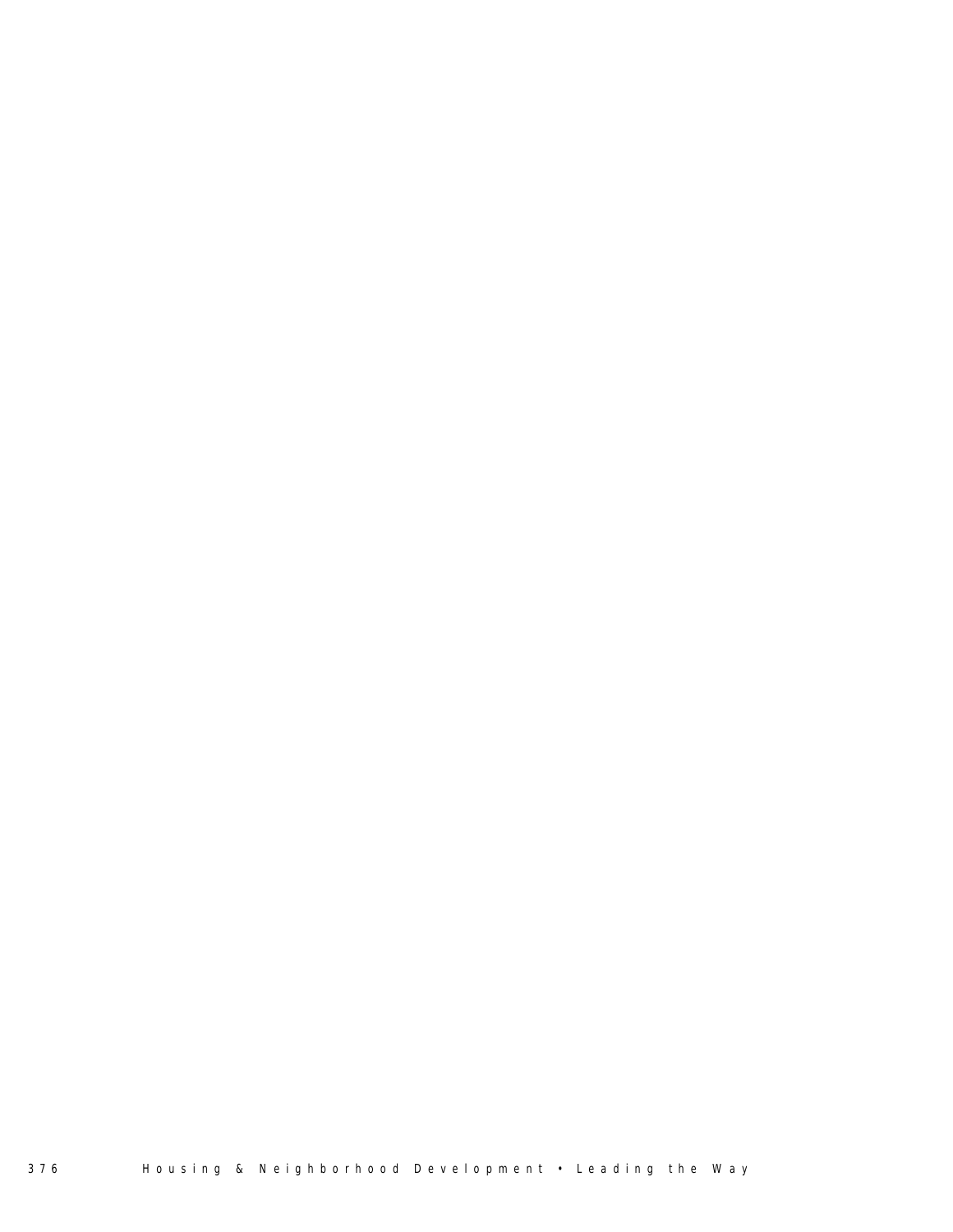# Neighborhood Development Operating Budget

*Sheila Dillon, Chief of Housing & Neighborhood Development Appropriation: 188* 

# *Department Mission*

The Cabinet is committed to making Boston the most livable city in the nation by working with its many communities to build strong neighborhoods through the strategic investment of public resources.

# *FY14 Performance Strategies*

- To assist existing homeowners in retaining their homes and to encourage homeownership.
- To assist tenants and landlords to preserve their tenancies or secure alternative housing, including those at risk of homelessness.
- To dispose of tax-foreclosed and surplus property.
- To promote the development and preservation of economically viable, attractive businesses and non-profits in Main Streets and other neighborhood business districts.
- To provide shelter, support services, rental assistance, and housing counseling to homeless persons, persons with AIDS, and tenants at risk.

| <b>Operating Budget</b>      | Program Name                                      | Total Actual '11        | Total Actual '12        | Total Approp '13 | <b>Total Budget '14</b> |
|------------------------------|---------------------------------------------------|-------------------------|-------------------------|------------------|-------------------------|
|                              | Administration                                    | 716,115                 | 850,807                 | 1,592,758        | 1,663,185               |
|                              | Real Estate Management & Sales                    | 1,465,138               | 1,737,871               | 1,377,729        | 1,794,389               |
|                              | <b>Housing Development</b>                        | 1,034,148               | 928,443                 | 790,666          | 540,539                 |
|                              | <b>Business Services</b>                          | 117,451                 | 115,605                 | 122,514          | 125,081                 |
|                              | <b>Total</b>                                      | 3,332,852               | 3,632,726               | 3,883,667        | 4, 123, 194             |
| <b>External Funds Budget</b> | <b>Fund Name</b>                                  | <b>Total Actual '11</b> | <b>Total Actual '12</b> | Total Approp '13 | <b>Total Budget '14</b> |
|                              | Abandoned Property Rehab Grant                    | 450                     | $\Omega$                | 74,775           |                         |
|                              | ARRA - CDBG                                       | 1,555,600               | 1,424,429               |                  |                         |
|                              | ARRA - Homeless Prevention & Rapid Re-<br>Housing | 3,862,165               | 1,638,306               | 261,785          | 0                       |
|                              | ARRA - Neighborhood Stabilization Program         | 5,115,085               | 5,019,122               | 2,626,635        |                         |
|                              | <b>CDBG</b>                                       | 19,509,071              | 19,540,584              | 20,307,765       | 20,894,112              |
|                              | Choice Neighborhood Implementation Grant          | 0                       | $\left( \right)$        | 4,019,339        | 6,441,590               |
|                              | Community Challenge Planning Grant                |                         |                         | 82,457           | 1,215,100               |
|                              | EDI                                               | 1,265,022               | 48,256                  | 50,344           | 50,334                  |
|                              | <b>Emergency Solutions Grant</b>                  | 733,767                 | 897,148                 | 1,757,598        | 1,188,404               |
|                              | EPA/Brownfields                                   | 190,170                 | 246,363                 | 600,000          | 125,000                 |
|                              | Green Affordable Housing                          | 312,301                 | 477,920                 | 0                |                         |
|                              | <b>HOME</b>                                       | 7,125,613               | 9,204,982               | 6,160,168        | 4,429,122               |
|                              | HomeCorp                                          | $\Omega$                | $\Box$                  | 75,000           | 375,000                 |
|                              | <b>HOPWA</b>                                      | 1,535,554               | 1,743,700               | 1,878,723        | 1,784,906               |
|                              | Inclusionary Development Fund                     | 0                       | O                       | 0                | 675,000                 |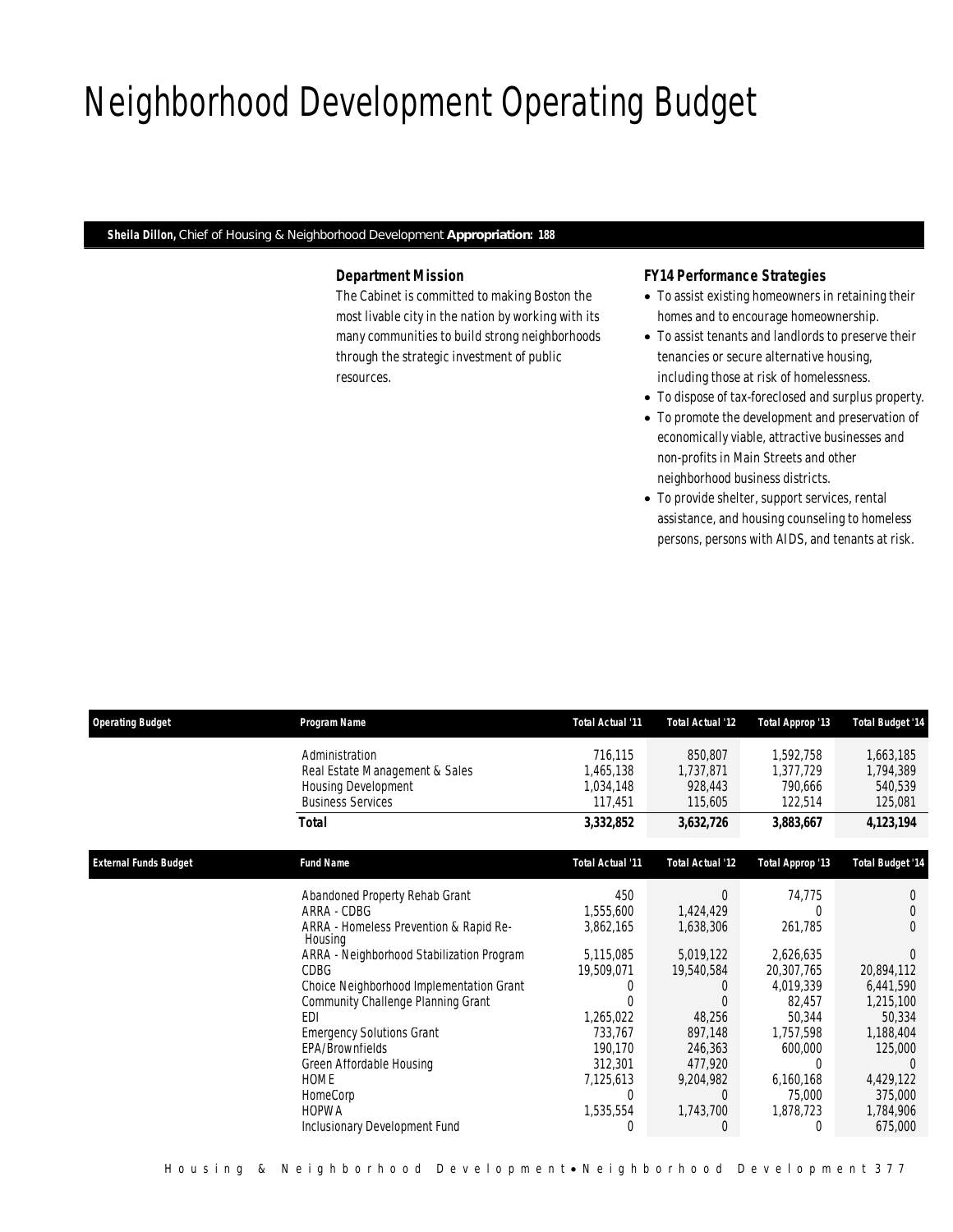| Total                                               | 64.843.668 | 71,608,352 | 67.030.569       | 65.090.418 |
|-----------------------------------------------------|------------|------------|------------------|------------|
| Supportive Housing                                  | 11,915,381 | 13.689.064 | 14.313.384       | 14.688.390 |
| Shelter Plus Care                                   | 5.696.871  | 7.860.799  | 6.815.976        | 7.001.517  |
| Section 108 Spread                                  |            |            | 0                | 244,250    |
| Regional Network Innovations to End<br>Homelessness | 1,018,573  | 182.239    |                  |            |
| Regional Foreclosure Education Grant (COM)          | 118.752    | 28,085     |                  |            |
| OBD Sec 108 Emp Zone                                |            | 535,887    |                  |            |
| OBD Sec 108 Boston Invests in Growth II             | 1.373.171  | 5.624.382  | 3.000.000        | 5,000,000  |
| OBD EDI EMP/Non EMP                                 |            | 967.955    | O                |            |
| Neighborhood Stabilization Program 3                |            | 292,356    | 707.560          |            |
| Neighborhood Stabilization Program (State)          | 545.195    | 313,716    | 2.535.690        |            |
| Neighborhood Stabilization Program (Federal)        | 1.505.159  | 388,444    | 597.723          |            |
| Neighborhood Development Fund                       | 323.290    | 230.157    | $\left( \right)$ |            |
| Lead Paint Abatement                                | 1.142.478  | 1,254,458  | 1,165,647        | 977.693    |

| <b>Operating Budget</b> |                                     | Actual '11            | Actual '12             | Approp '13            | <b>Budget '14</b>      |
|-------------------------|-------------------------------------|-----------------------|------------------------|-----------------------|------------------------|
|                         | Personnel Services<br>Non Personnel | 2,244,427<br>.088.425 | 2,352,577<br>1.280.149 | 2.790.764<br>.092.903 | 2,906,768<br>1,216,426 |
|                         | Total                               | 3,332,852             | 3,632,726              | 3,883,667             | 4, 123, 194            |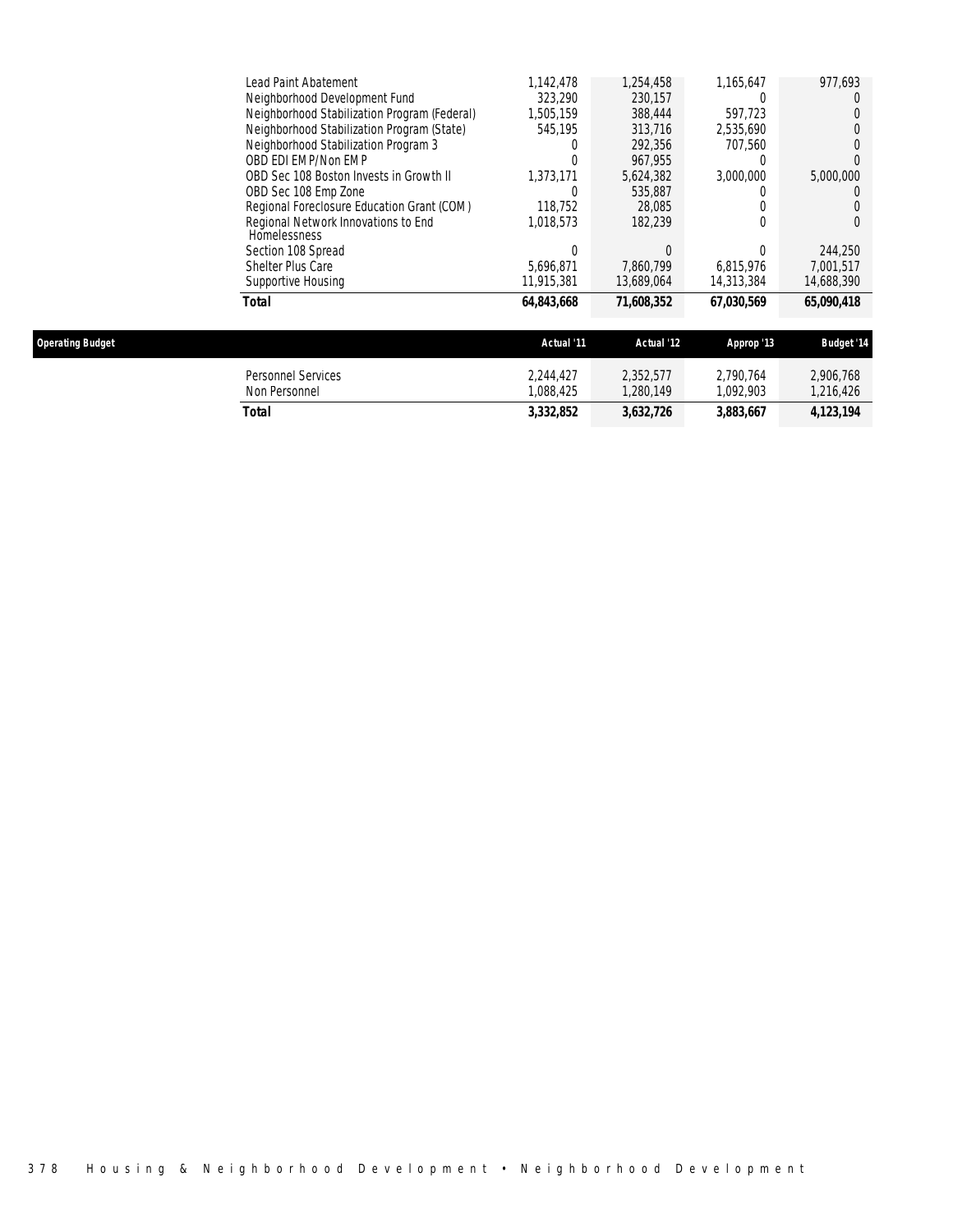# Neighborhood Development Operating Budget



## *Authorizing Statutes*

- Enabling Legislation, 1961 Mass. Acts ch. 642, §§ 1-3.
- Sale of Certain Surplus Property, 1982 Mass. Acts ch. 190, § 24; 1986 Mass. Acts ch. 701, § 4.
- Design Services, M.G.L.A. c. 7, § 38A 1/2.
- Public Works Construction, M.G.L.A. c. 30, § 39M.
- Building Construction, M.G.L.A. c. 149, §§ 44A-44J.
- Municipal Participation in Condominiums, M.G.L.A. c. 183A, § 20.
- Boston Urban Homestead Program, CBC Ord. §§ 8-2.1-8-2.8.
- Code Enforcement, M.G.L.A. c.40, § 21d; M.G.L.A. c. 270, § 16.
- Transfers of Property to Boston Redevelopment Authority, CBC St. 11 §§ 251, 255.
- Committee on Foreclosed Real Estate; Powers, CBC Ord. §§ 11-7.1-11-7.2; CBC St. 11 §§ 251, 255.
- 1994 Mass. Acts ch. 282; CBC Ord. § 10-2.1.

### *Description of Services*

The Department provides services and assistance through a wide variety of programs that are designed to improve the current housing stock of existing homeowners, promote homeownership, develop and preserve affordable housing, foster economically viable neighborhood business districts, and dispose of City-owned tax foreclosed and surplus property in a responsible manner.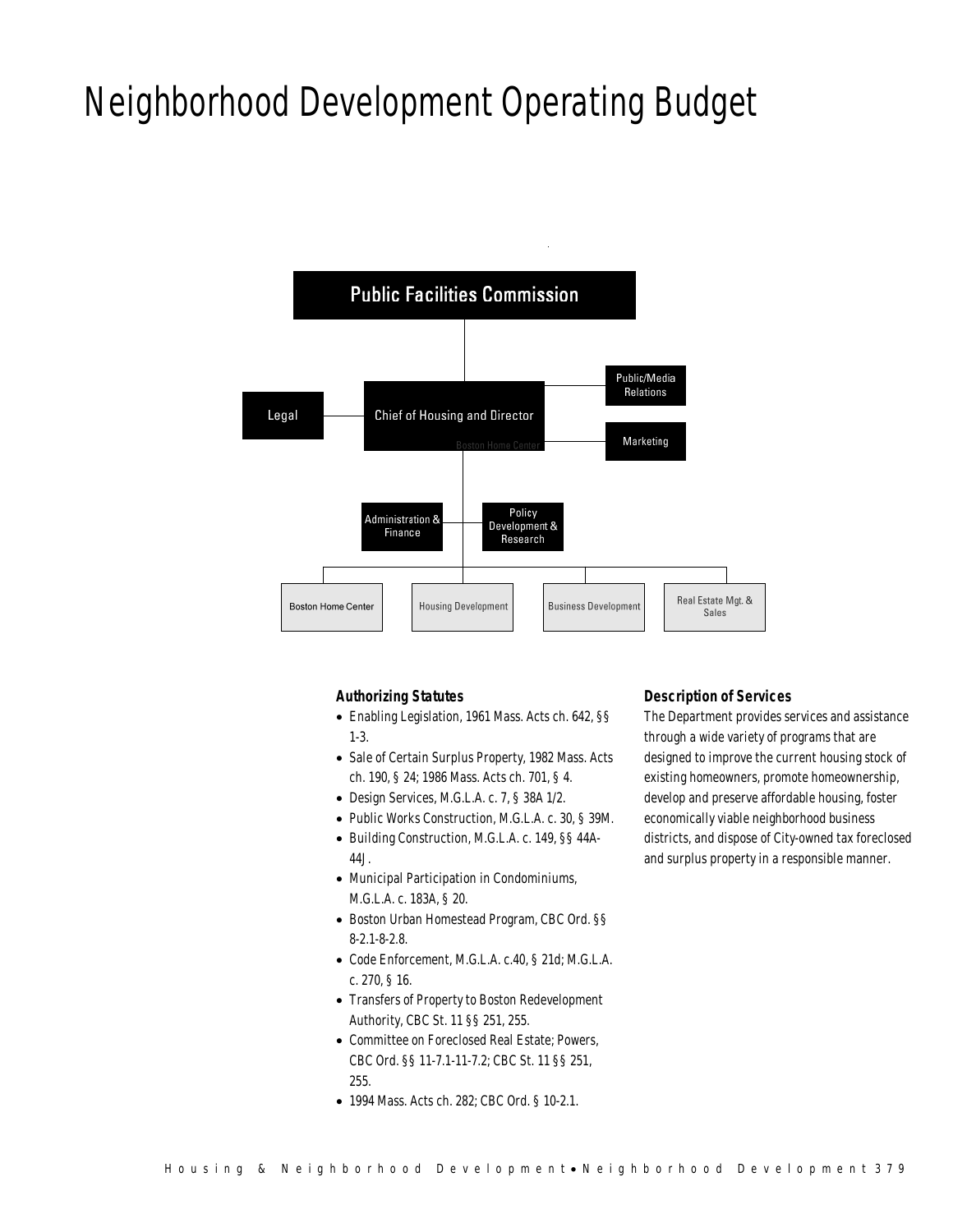# Department History

| <b>Personnel Services</b>       |                                                                                                                                                                                                                                                                                                      | FY11 Expenditure                                                                                | FY12 Expenditure                                                                                      | FY13 Appropriation                                                                                      | FY14 Adopted                                                                                | Inc/Dec 13 vs 14                                                                                                         |
|---------------------------------|------------------------------------------------------------------------------------------------------------------------------------------------------------------------------------------------------------------------------------------------------------------------------------------------------|-------------------------------------------------------------------------------------------------|-------------------------------------------------------------------------------------------------------|---------------------------------------------------------------------------------------------------------|---------------------------------------------------------------------------------------------|--------------------------------------------------------------------------------------------------------------------------|
|                                 | 51000 Permanent Employees<br>51100 Emergency Employees<br>51200 Overtime<br>51600 Unemployment Compensation<br>51700 Workers' Compensation<br><b>Total Personnel Services</b>                                                                                                                        | 2,185,836<br>6,880<br>0<br>40,692<br>11,019<br>2,244,427                                        | 2,334,034<br>11<br>$\mathbf{0}$<br>18,532<br>$\mathbf 0$<br>2,352,577                                 | 2,777,265<br>0<br>$\mathbf{0}$<br>11,000<br>2,499<br>2,790,764                                          | 2,893,269<br>0<br>0<br>11,000<br>2,499<br>2,906,768                                         | 116,004<br>$\theta$<br>$\overline{0}$<br>$\mathbf 0$<br>$\Omega$<br>116,004                                              |
| <b>Contractual Services</b>     |                                                                                                                                                                                                                                                                                                      | FY11 Expenditure                                                                                | FY12 Expenditure                                                                                      | FY13 Appropriation                                                                                      | FY14 Adopted                                                                                | Inc/Dec 13 vs 14                                                                                                         |
|                                 | 52100 Communications<br>52200 Utilities<br>52400 Snow Removal<br>52500 Garbage/Waste Removal<br>52600 Repairs Buildings & Structures<br>52700 Repairs & Service of Equipment<br>52800 Transportation of Persons<br>52900 Contracted Services<br><b>Total Contractual Services</b>                    | 88,264<br>86,135<br>46,795<br>31,976<br>80,921<br>30,908<br>5,073<br>671,696<br>1,041,768       | 89,289<br>98,680<br>11,684<br>8,606<br>89,827<br>29,592<br>5,030<br>575,513<br>908,221                | 70,231<br>132,056<br>45,000<br>31,250<br>120,606<br>32,050<br>4,740<br>557,520<br>993,453               | 70,231<br>109,413<br>45,000<br>16,250<br>205,022<br>31,150<br>7,851<br>604,332<br>1,089,249 | $\overline{0}$<br>$-22,643$<br>$\Omega$<br>$-15,000$<br>84,416<br>$-900$<br>3,111<br>46,812<br>95,796                    |
| <b>Supplies &amp; Materials</b> |                                                                                                                                                                                                                                                                                                      | FY11 Expenditure                                                                                | FY12 Expenditure                                                                                      | FY13 Appropriation                                                                                      | FY14 Adopted                                                                                | Inc/Dec 13 vs 14                                                                                                         |
|                                 | 53000 Auto Energy Supplies<br>53200 Food Supplies<br>53400 Custodial Supplies<br>53500 Med, Dental, & Hosp Supply<br>53600 Office Supplies and Materials<br>53700 Clothing Allowance<br>53800 Educational Supplies & Mat<br>53900 Misc Supplies & Materials<br><b>Total Supplies &amp; Materials</b> | 4,321<br>$\boldsymbol{0}$<br>$\mathbf 0$<br>0<br>15,162<br>0<br>$\mathbf{0}$<br>4,759<br>24,242 | 3,553<br>4,850<br>$\mathbf 0$<br>$\mathbf{0}$<br>16,564<br>$\mathbf 0$<br>$\theta$<br>4,384<br>29,351 | 7,522<br>$\mathbf 0$<br>$\mathbf{0}$<br>$\mathbf{0}$<br>27,850<br>0<br>$\mathbf{0}$<br>20,525<br>55,897 | 2,368<br>6,685<br>0<br>0<br>26,850<br>0<br>0<br>11,625<br>47,528                            | $-5,154$<br>6,685<br>$\mathbf 0$<br>$\overline{0}$<br>$-1,000$<br>$\mathbf{0}$<br>$\overline{0}$<br>$-8,900$<br>$-8,369$ |
| <b>Current Chgs &amp; Oblig</b> |                                                                                                                                                                                                                                                                                                      | FY11 Expenditure                                                                                | FY12 Expenditure                                                                                      | FY13 Appropriation                                                                                      | FY14 Adopted                                                                                | Inc/Dec 13 vs 14                                                                                                         |
|                                 | 54300 Workers' Comp Medical<br>54400 Legal Liabilities<br>54500 Aid To Veterans<br>54600 Current Charges H&I<br>54700 Indemnification<br>54900 Other Current Charges<br>Total Current Chgs & Oblig                                                                                                   | 3,525<br>0<br>$\overline{0}$<br>$\overline{0}$<br>$\Omega$<br>16,650<br>20,175                  | 358<br>6,217<br>$\mathbf 0$<br>$\mathbf 0$<br>$\theta$<br>334,829<br>341,404                          | 900<br>6,528<br>0<br>$\mathbf{0}$<br>$\Omega$<br>36,125<br>43,553                                       | 900<br>6,854<br>$\mathbf{0}$<br>0<br>$\Omega$<br>45,525<br>53,279                           | $\overline{0}$<br>326<br>$\mathbf{0}$<br>$\overline{0}$<br>$\Omega$<br>9,400<br>9,726                                    |
| Equipment                       |                                                                                                                                                                                                                                                                                                      | FY11 Expenditure                                                                                | FY12 Expenditure                                                                                      | FY13 Appropriation                                                                                      | FY14 Adopted                                                                                | Inc/Dec 13 vs 14                                                                                                         |
|                                 | 55000 Automotive Equipment<br>55400 Lease/Purchase<br>55600 Office Furniture & Equipment<br>55900 Misc Equipment<br><b>Total Equipment</b>                                                                                                                                                           | $\boldsymbol{0}$<br>$\boldsymbol{0}$<br>$\overline{0}$<br>2,240<br>2,240                        | $\mathbf 0$<br>0<br>$\boldsymbol{0}$<br>1,173<br>1,173                                                | $\mathbf 0$<br>$\boldsymbol{0}$<br>0<br>0<br>0                                                          | 0<br>8,620<br>0<br>17,750<br>26,370                                                         | $\mathbf 0$<br>8,620<br>$\overline{0}$<br>17,750<br>26,370                                                               |
| <b>Other</b>                    |                                                                                                                                                                                                                                                                                                      | FY11 Expenditure                                                                                | FY12 Expenditure                                                                                      | FY13 Appropriation                                                                                      | FY14 Adopted                                                                                | Inc/Dec 13 vs 14                                                                                                         |
|                                 | 56200 Special Appropriation<br>57200 Structures & Improvements<br>58000 Land & Non-Structure<br><b>Total Other</b>                                                                                                                                                                                   | $\boldsymbol{0}$<br>$\boldsymbol{0}$<br>0<br>0                                                  | $\boldsymbol{0}$<br>$\mathbf 0$<br>$\mathbf 0$<br>0                                                   | 0<br>0<br>0<br>$\bf 0$                                                                                  | 0<br>$\mathbf 0$<br>0<br>0                                                                  | $\theta$<br>$\mathbf 0$<br>$\mathbf 0$<br>$\mathbf{0}$                                                                   |
|                                 | <b>Grand Total</b>                                                                                                                                                                                                                                                                                   | 3,332,852                                                                                       | 3,632,726                                                                                             | 3,883,667                                                                                               | 4,123,194                                                                                   | 239,527                                                                                                                  |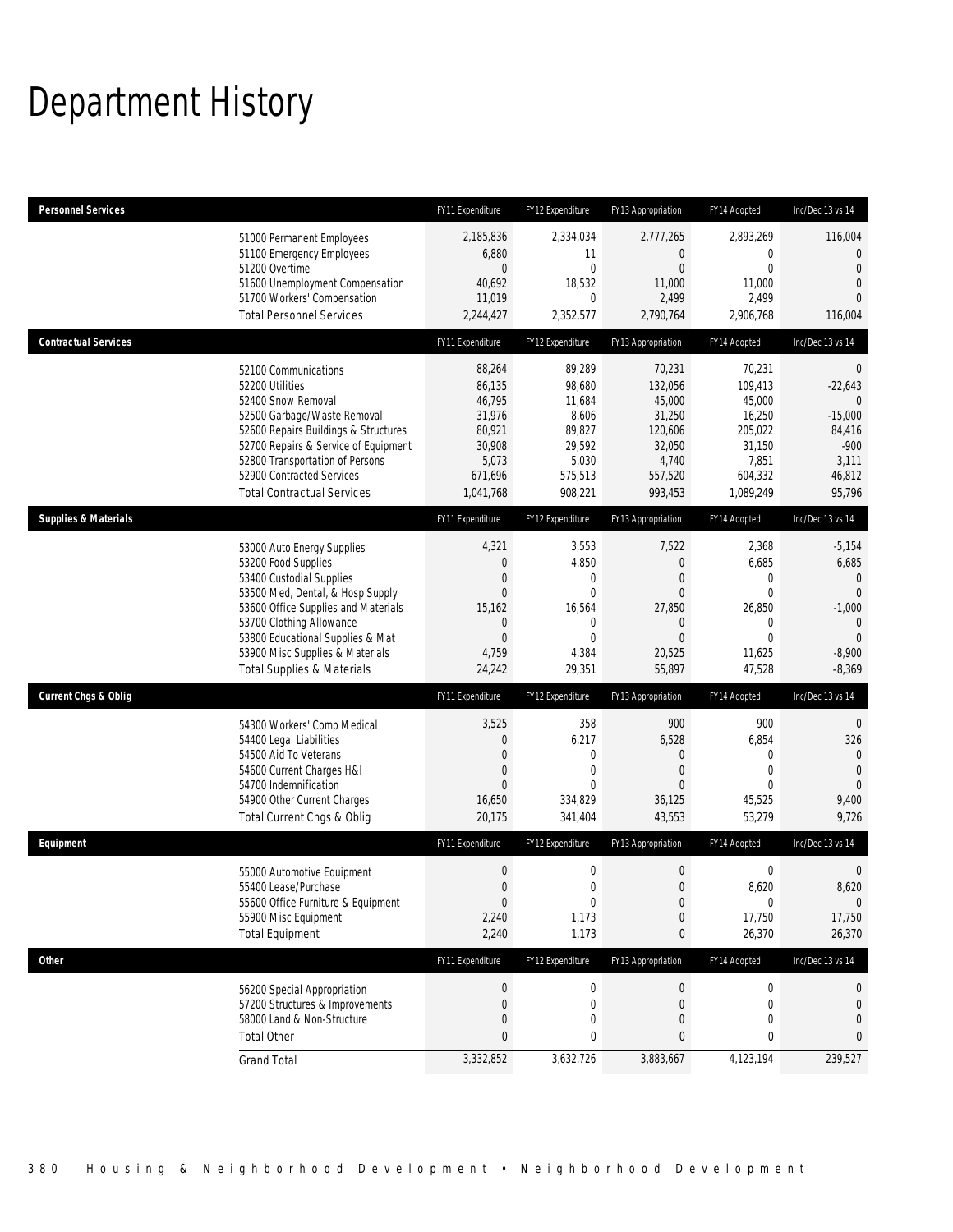# Department Personnel

| Title                            | Union<br>Code   | Grade     | Position | FY14 Salary | Title                             | Code            | Union Grade | Position | FY14 Salary |
|----------------------------------|-----------------|-----------|----------|-------------|-----------------------------------|-----------------|-------------|----------|-------------|
|                                  |                 |           |          |             |                                   |                 |             |          |             |
| Accountant                       | SU <sub>2</sub> | 21        | 0.25     | 15,316      | Legal Secretary                   | EXM             | 18          | 0.25     | 12,093      |
| <b>Accounting Manager</b>        | SU <sub>2</sub> | 22        | 0.25     | 18,980      | Loan Monitor                      | SU <sub>2</sub> | 19          | 0.50     | 30,067      |
| Admin Assistant                  | <b>EXM</b>      | 19        | 0.72     | 31,147      | Manager of Research & Development | SU <sub>2</sub> | 23          | 0.25     | 20,515      |
| Admin Services Manager           | SU <sub>2</sub> | 21        | 0.25     | 17,560      | MIS Operations Specialist         | SU <sub>2</sub> | 19          | 0.25     | 15,033      |
| Architect                        | SU <sub>2</sub> | 21        | 0.05     | 3,164       | Neighborhood Business Manager     | SU <sub>2</sub> | 22          | 0.06     | 4,379       |
| Asset Manager                    | SU <sub>2</sub> | 21        | 0.25     | 17,560      | Network Admin                     | SU <sub>2</sub> | 22          | 0.25     | 17,738      |
| Assistant-Director               | <b>EXM</b>      | 26        | 0.50     | 45,301      | <b>Operations Manager</b>         | EXM             | 25          | 1.02     | 83,731      |
| Associate Deputy Director        | EXM             | 28        | 0.25     | 26,498      | <b>Operations Specialist</b>      | SU <sub>2</sub> | 26          | 0.02     | 2,073       |
| Asst Dir for Compliance-Loans    | <b>EXM</b>      | 26        | 0.25     | 22,651      | Policy Advisor                    | EXM             | 28          | 0.25     | 26,498      |
| <b>Asst Director</b>             | <b>EXM</b>      | 26        | 0.68     | 57,434      | Procurement Officer               | SU <sub>2</sub> | 20          | 0.25     | 16,247      |
| <b>Board Member Appeals</b>      | EXO             | <b>NG</b> | 3.00     | 2,346       | Program Assistant                 | SU <sub>2</sub> | 19          | 1.86     | 109,579     |
| <b>Budget Manager</b>            | SU <sub>2</sub> | 22        | 0.25     | 18,980      | Program Manager                   | SU <sub>2</sub> | 21          | 1.60     | 110,270     |
| Clearinghouse &Inventory Manager | SU <sub>2</sub> | 22        | 1.00     | 75,920      | Program Assistant (MultiLingual)  | SU <sub>2</sub> | 20          | 0.20     | 12,756      |
| Communication Spec               | <b>EXM</b>      | 22        | 0.25     | 16,551      | Project Manager                   | SU <sub>2</sub> | 21          | 2.82     | 198,078     |
| Compliance Monitor               | SU <sub>2</sub> | 20        | 0.25     | 16,247      | Property Mgmt                     | SU <sub>2</sub> | 22          | 4.00     | 293,797     |
| Compliance Officer               | SU <sub>2</sub> | 21        | 0.25     | 17,560      | Records Manager                   | SU <sub>2</sub> | 21          | 0.25     | 17,560      |
| <b>Computer Specialist</b>       | SU <sub>2</sub> | 20        | 0.25     | 16,247      | Secretary                         | SU <sub>2</sub> | 17          | 0.75     | 38,538      |
| <b>Construction Manager</b>      | SU <sub>2</sub> | 23        | 0.20     | 13,292      | Senior Account Specialist         | SU <sub>2</sub> | 21          | 0.25     | 17,560      |
| Controller                       | <b>EXM</b>      | 27        | 0.25     | 24,499      | Senior Asset Manager              | SU <sub>2</sub> | 24          | 0.25     | 22,176      |
| <b>Construction Specialist I</b> | SU <sub>2</sub> | 20        | 1.22     | 77,673      | Senior Programmer                 | SU <sub>2</sub> | 23          | 0.25     | 20,515      |
| Deputy Director                  | EXM             | 27        | 0.75     | 73,497      | Spec Asst                         | EXM             | 25          | 0.25     | 20,942      |
| <b>Deputy Director</b>           | EXM             | 29        | 2.60     | 278,979     | Special Assistant                 | <b>EXM</b>      | 22          | 0.25     | 16,445      |
| Design Services Manager          | SU <sub>2</sub> | 24        | 0.02     | 1,774       | Sr Adm Services Clerk (DND)       | SU <sub>2</sub> | 18          | 0.25     | 13,911      |
| Digital Cartographer             | SU <sub>2</sub> | 22        | 0.25     | 18,980      | Sr Budget Manager                 | SU <sub>2</sub> | 24          | 0.25     | 22,176      |
| Dir of Legal Unit                | <b>EXM</b>      | 28        | 0.25     | 26,498      | Sr Business Manager               | SU <sub>2</sub> | 23          | 0.02     | 1,641       |
| Dir of Operations                | <b>EXM</b>      | 29        | 1.00     | 112,069     | Sr Communications Spec            | EXM             | 24          | 0.25     | 19,362      |
| Director                         | CDH             | <b>NG</b> | 1.00     | 135,371     | Sr Compliance Manager             | SU <sub>2</sub> | 24          | 0.25     | 18,139      |
| Dir-Marketing                    | <b>EXM</b>      | 28        | 0.25     | 26,498      | Sr Compliance Officer             | SU <sub>2</sub> | 22          | 0.25     | 18,980      |
| Dir-Public/Media Relations       | EXM             | 28        | 1.00     | 103,614     | Sr Housing Develop Officer        | SU <sub>2</sub> | 24          | 0.15     | 13,306      |
| Finance Manager                  | SU <sub>2</sub> | 22        | 0.25     | 18,980      | Sr Neigh Business Manager         | SU <sub>2</sub> | 24          | 0.02     | 1,774       |
| <b>Financial Analyst</b>         | SU <sub>2</sub> | 19        | 0.25     | 15,033      | Sr Program Manager                | SU <sub>2</sub> | 23          | 0.42     | 33,144      |
| Graphic Designer                 | SU <sub>2</sub> | 21        | 0.02     | 1,405       | Sr Project Manager                | SU <sub>2</sub> | 23          | 3.22     | 256,678     |
| Housing Development Officer      | SU <sub>2</sub> | 22        | 0.60     | 45,469      | Sr Project Manager (DND)          | SU <sub>2</sub> | 24          | 0.50     | 41,210      |
| Innovation & Systems Manager     | SU <sub>2</sub> | 24        | 0.02     | 1,774       | Sr Research & Devel Anylst        | SU <sub>2</sub> | 22          | 0.25     | 16,294      |
|                                  |                 |           |          |             | Sr Staff Attorney (DND)           | EXM             | 26          | 0.25     | 18,617      |
|                                  |                 |           |          |             | <b>Total</b>                      |                 |             | 41       | 2,976,693   |

| <b>Salary Savings</b>        | $-109,425$ |
|------------------------------|------------|
| Chargebacks                  | 0          |
| Other                        | 26,000     |
| <b>Differential Payments</b> |            |
| <b>Adjustments</b>           |            |
|                              |            |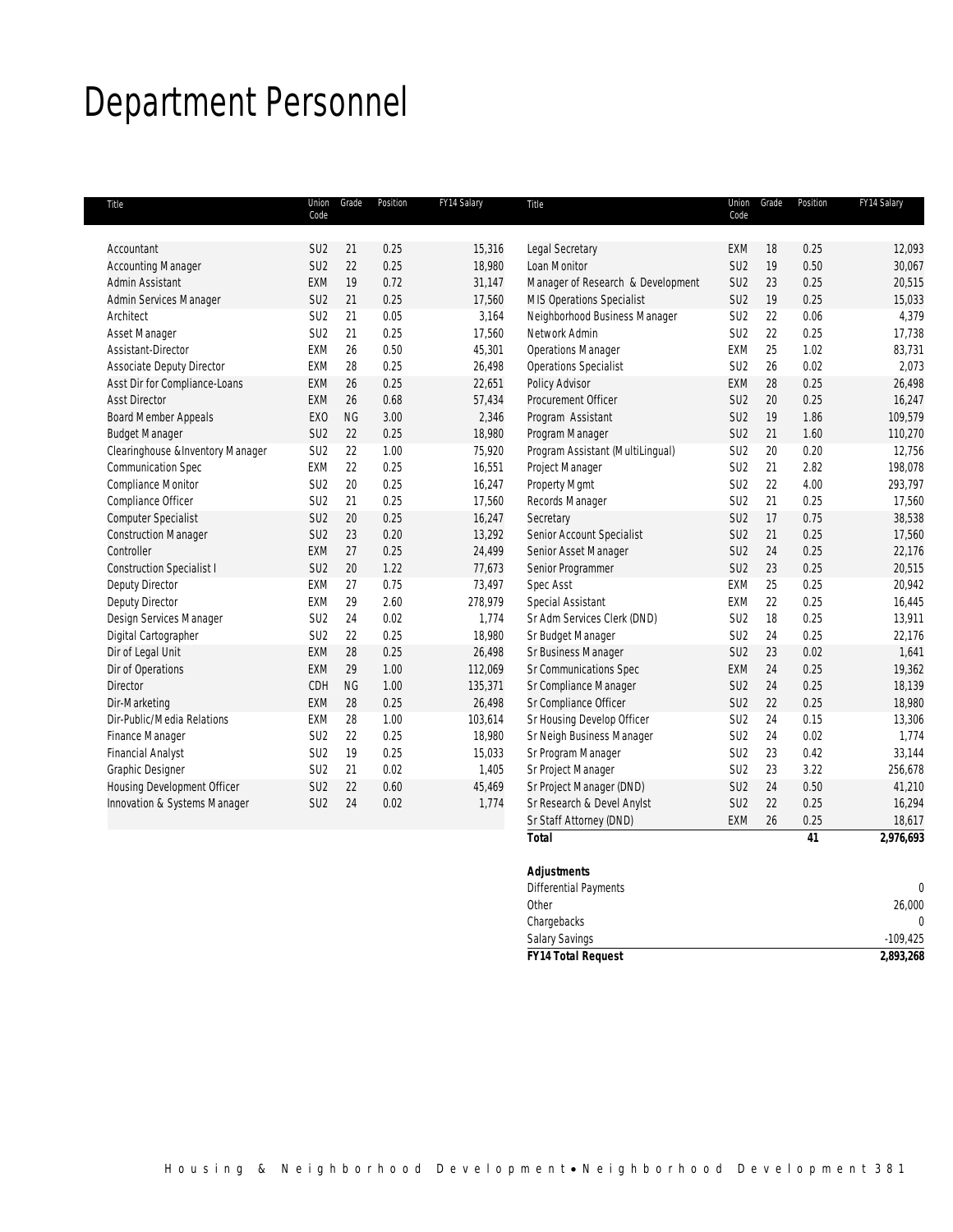# External Funds History

| <b>Personnel Services</b>       |                                                                                                                                                                                                                                                                                                            | FY11 Expenditure                                                                                                                              | FY12 Expenditure                                                                                                                                   | FY13 Appropriation                                                                                                                             | FY14 Adopted                                                                                                                                      | Inc/Dec 13 vs 14                                                                                                                           |
|---------------------------------|------------------------------------------------------------------------------------------------------------------------------------------------------------------------------------------------------------------------------------------------------------------------------------------------------------|-----------------------------------------------------------------------------------------------------------------------------------------------|----------------------------------------------------------------------------------------------------------------------------------------------------|------------------------------------------------------------------------------------------------------------------------------------------------|---------------------------------------------------------------------------------------------------------------------------------------------------|--------------------------------------------------------------------------------------------------------------------------------------------|
|                                 | 51000 Permanent Employees<br>51100 Emergency Employees<br>51200 Overtime<br>51300 Part Time Employees<br>51400 Health Insurance<br>51500 Pension & Annunity<br>51600 Unemployment Compensation<br>51700 Workers' Compensation<br>51800 Indirect Costs<br>51900 Medicare<br><b>Total Personnel Services</b> | 10,736,831<br>0<br>$\mathbf 0$<br>$\overline{0}$<br>1,482,056<br>842,296<br>$\mathbf 0$<br>$\overline{0}$<br>385,387<br>112,848<br>13,559,418 | 9,951,177<br>$\mathbf 0$<br>$\mathbf{0}$<br>$\mathbf{0}$<br>1,402,654<br>875,976<br>$\mathbf 0$<br>$\mathbf{0}$<br>60,524<br>111.479<br>12,401,810 | 8,580,241<br>0<br>$\boldsymbol{0}$<br>$\overline{0}$<br>1,174,943<br>769,053<br>0<br>$\boldsymbol{0}$<br>$\mathbf{0}$<br>122.179<br>10,646,416 | 8,922,648<br>$\mathbf{0}$<br>$\mathbf{0}$<br>$\Omega$<br>1,220,005<br>774,198<br>$\mathbf 0$<br>$\mathbf{0}$<br>$\Omega$<br>128.656<br>11,045,507 | 342,408<br>$\mathbf 0$<br>$\mathbf{0}$<br>$\mathbf{0}$<br>45,062<br>5,145<br>$\mathbf 0$<br>$\overline{0}$<br>$\Omega$<br>6,477<br>399,092 |
| <b>Contractual Services</b>     |                                                                                                                                                                                                                                                                                                            | FY11 Expenditure                                                                                                                              | FY12 Expenditure                                                                                                                                   | FY13 Appropriation                                                                                                                             | FY14 Adopted                                                                                                                                      | Inc/Dec 13 vs 14                                                                                                                           |
|                                 | 52100 Communications<br>52200 Utilities<br>52400 Snow Removal<br>52500 Garbage/Waste Removal<br>52600 Repairs Buildings & Structures<br>52700 Repairs & Service of Equipment<br>52800 Transportation of Persons<br>52900 Contracted Services<br><b>Total Contractual Services</b>                          | 68,590<br>80,283<br>40,035<br>820<br>52,206<br>47,484<br>33,413<br>50,655,616<br>50,978,447                                                   | 59,791<br>57,648<br>3,000<br>70<br>38,857<br>20,315<br>27,126<br>58,737,684<br>58,944,491                                                          | 82,852<br>126,700<br>3,000<br>5,080<br>242,107<br>39,300<br>53,447<br>55,554,852<br>56,107,338                                                 | 82,852<br>124,700<br>$\overline{0}$<br>5,080<br>239,107<br>39,300<br>66,591<br>53,214,176<br>53,771,806                                           | $\mathbf 0$<br>$-2,000$<br>$-3,000$<br>$\overline{0}$<br>$-3,000$<br>$\mathbf{0}$<br>13,144<br>$-2,340,676$<br>$-2,335,532$                |
| <b>Supplies &amp; Materials</b> |                                                                                                                                                                                                                                                                                                            | FY11 Expenditure                                                                                                                              | FY12 Expenditure                                                                                                                                   | FY13 Appropriation                                                                                                                             | FY14 Adopted                                                                                                                                      | Inc/Dec 13 vs 14                                                                                                                           |
|                                 | 53000 Auto Energy Supplies<br>53200 Food Supplies<br>53400 Custodial Supplies<br>53500 Med, Dental, & Hosp Supply<br>53600 Office Supplies and Materials<br>53700 Clothing Allowance<br>53800 Educational Supplies & Mat<br>53900 Misc Supplies & Materials<br><b>Total Supplies &amp; Materials</b>       | 4,689<br>$\mathbf 0$<br>611<br>$\mathbf 0$<br>69,173<br>0<br>$\overline{0}$<br>24,535<br>99,008                                               | 2,786<br>$\mathbf 0$<br>667<br>$\mathbf{0}$<br>80,652<br>$\mathbf{0}$<br>$\mathbf{0}$<br>19,880<br>103,985                                         | 6,440<br>$\boldsymbol{0}$<br>1,250<br>0<br>97,750<br>$\mathbf 0$<br>$\mathbf{0}$<br>53,900<br>159,340                                          | 6,440<br>$\mathbf 0$<br>1,250<br>$\mathbf 0$<br>94,300<br>$\mathbf 0$<br>$\Omega$<br>13,480<br>115,470                                            | 0<br>$\overline{0}$<br>$\theta$<br>$\mathbf{0}$<br>$-3,450$<br>$\mathbf{0}$<br>$\Omega$<br>$-40,420$<br>$-43,870$                          |
| <b>Current Chgs &amp; Oblig</b> |                                                                                                                                                                                                                                                                                                            | FY11 Expenditure                                                                                                                              | FY12 Expenditure                                                                                                                                   | FY13 Appropriation                                                                                                                             | FY14 Adopted                                                                                                                                      | Inc/Dec 13 vs 14                                                                                                                           |
|                                 | 54300 Workers' Comp Medical<br>54400 Legal Liabilities<br>54600 Current Charges H&I<br>54700 Indemnification<br>54900 Other Current Charges<br>Total Current Chgs & Oblig                                                                                                                                  | $\boldsymbol{0}$<br>$\overline{0}$<br>$\overline{0}$<br>$\overline{0}$<br>70,574<br>70,574                                                    | $\boldsymbol{0}$<br>$\mathbf 0$<br>$\mathbf{0}$<br>$\mathbf{0}$<br>92,595<br>92,595                                                                | 5,000<br>$\mathbf 0$<br>$\mathbf{0}$<br>$\mathbf{0}$<br>101,475<br>106,475                                                                     | 5,000<br>$\mathbf 0$<br>$\overline{0}$<br>$\mathbf{0}$<br>101,784<br>106,784                                                                      | 0<br>$\theta$<br>$\mathbf{0}$<br>$\mathbf 0$<br>309<br>309                                                                                 |
| Equipment                       |                                                                                                                                                                                                                                                                                                            | FY11 Expenditure                                                                                                                              | FY12 Expenditure                                                                                                                                   | FY13 Appropriation                                                                                                                             | FY14 Adopted                                                                                                                                      | Inc/Dec 13 vs 14                                                                                                                           |
|                                 | 55000 Automotive Equipment<br>55400 Lease/Purchase<br>55600 Office Furniture & Equipment<br>55900 Misc Equipment<br><b>Total Equipment</b>                                                                                                                                                                 | $\boldsymbol{0}$<br>$\boldsymbol{0}$<br>5,272<br>130,949<br>136,221                                                                           | $\boldsymbol{0}$<br>$\mathbf 0$<br>18,157<br>47,314<br>65,471                                                                                      | $\boldsymbol{0}$<br>$\boldsymbol{0}$<br>10,000<br>1,000<br>11,000                                                                              | $\mathbf 0$<br>$\mathbf 0$<br>10,000<br>40,850<br>50,850                                                                                          | 0<br>$\theta$<br>$\theta$<br>39,850<br>39,850                                                                                              |
| <b>Other</b>                    |                                                                                                                                                                                                                                                                                                            | FY11 Expenditure                                                                                                                              | FY12 Expenditure                                                                                                                                   | FY13 Appropriation                                                                                                                             | FY14 Adopted                                                                                                                                      | Inc/Dec 13 vs 14                                                                                                                           |
|                                 | 56200 Special Appropriation<br>57200 Structures & Improvements<br>58000 Land & Non-Structure<br><b>Total Other</b>                                                                                                                                                                                         | $\boldsymbol{0}$<br>$\mathbf 0$<br>0<br>0                                                                                                     | $\boldsymbol{0}$<br>$\boldsymbol{0}$<br>$\boldsymbol{0}$<br>$\bf{0}$                                                                               | $\boldsymbol{0}$<br>$\boldsymbol{0}$<br>$\boldsymbol{0}$<br>$\pmb{0}$                                                                          | $\mathbf 0$<br>$\boldsymbol{0}$<br>0<br>$\bf{0}$                                                                                                  | 0<br>$\mathbf 0$<br>$\theta$<br>$\pmb{0}$                                                                                                  |
|                                 | <b>Grand Total</b>                                                                                                                                                                                                                                                                                         | 64,843,668                                                                                                                                    | 71,608,352                                                                                                                                         | 67,030,569                                                                                                                                     | 65,090,418                                                                                                                                        | $-1,940,151$                                                                                                                               |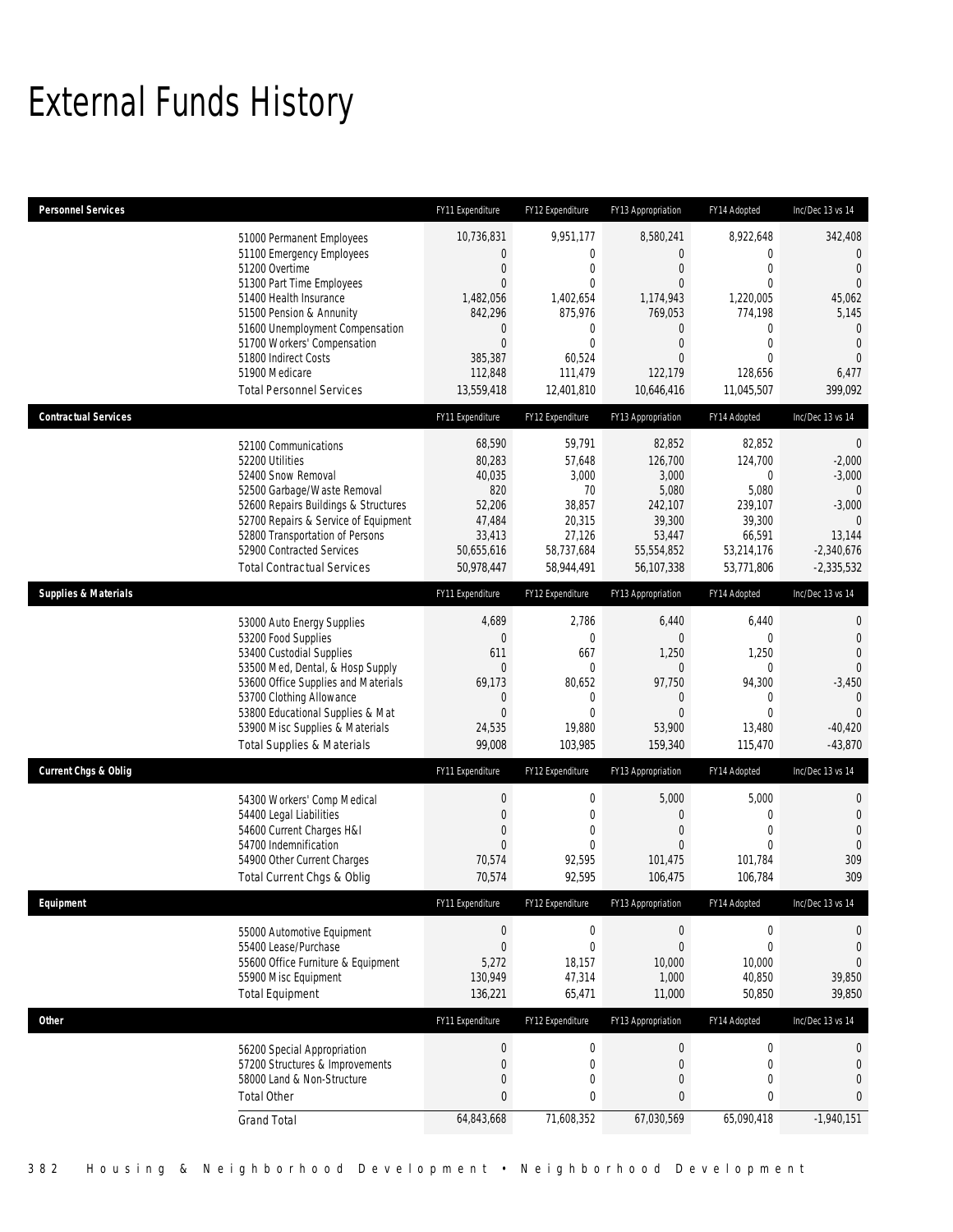# External Funds Personnel

| Title                                   | Union<br>Code   | Grade | Position | FY14 Salary | Title                            | Union<br>Code   | Grade | Position | FY14 Salary |
|-----------------------------------------|-----------------|-------|----------|-------------|----------------------------------|-----------------|-------|----------|-------------|
|                                         |                 |       |          |             |                                  |                 |       |          |             |
| Accountant                              | SU <sub>2</sub> | 21    | 0.75     | 45,948      | Loan Monitor                     | SU <sub>2</sub> | 19    | 1.50     | 90,201      |
| <b>Accounting Manager</b>               | SU <sub>2</sub> | 22    | 0.75     | 56,940      | Manager Of Research & Dev        | SU <sub>2</sub> | 23    | 0.75     | 61,546      |
| Admin Assist                            | EXM             | 19    | 3.28     | 162,694     | MIS Operations Specialist        | SU <sub>2</sub> | 19    | 0.75     | 45,100      |
| Admin Services Manager                  | SU <sub>2</sub> | 21    | 0.75     | 52,680      | Neighborhood Business Manager    | SU <sub>2</sub> | 22    | 2.94     | 214,555     |
| Architect                               | SU <sub>2</sub> | 21    | 1.95     | 122,996     | Network Admin                    | SU <sub>2</sub> | 22    | 0.75     | 53,213      |
| Asset Manager                           | SU <sub>2</sub> | 21    | 0.75     | 52,680      | <b>Operations Manager</b>        | EXM             | 25    | 3.98     | 326,547     |
| Assistant-Director                      | EXM             | 26    | 1.50     | 135,904     | <b>Operations Specialist</b>     | SU <sub>2</sub> | 26    | 0.98     | 101,594     |
| <b>Assoc Deputy Director</b>            | <b>EXM</b>      | 28    | 0.75     | 79,494      | Policy Advisor                   | EXM             | 28    | 0.75     | 79,494      |
| Asst Dir for Compliance-Loans           | <b>EXM</b>      | 26    | 0.75     | 67,952      | Procurement Officer              | SU <sub>2</sub> | 20    | 0.75     | 48,742      |
| <b>Asst Director</b>                    | <b>EXM</b>      | 26    | 0.80     | 72,482      | Prog Assistant                   | SU <sub>2</sub> | 19    | 9.14     | 536,883     |
| Asst-Director                           | <b>EXM</b>      | 26    | 5.52     | 483,177     | Prog Manager                     | SU <sub>2</sub> | 21    | 6.40     | 441,080     |
| <b>Budget Manager</b>                   | SU <sub>2</sub> | 22    | 0.75     | 56,940      | Program Analyst                  | SU <sub>2</sub> | 22    | 1.00     | 53,052      |
| Communication Spec                      | EXM             | 22    | 0.75     | 49,652      | Program Assistant (MultiLingual) | SU <sub>2</sub> | 20    | 1.80     | 116,013     |
| Compliance Monitor                      | SU <sub>2</sub> | 20    | 0.75     | 48,742      | Project Manager                  | SU <sub>2</sub> | 21    | 6.18     | 433,312     |
| Compliance Officer                      | SU <sub>2</sub> | 21    | 2.75     | 185,029     | Records Manager                  | SU <sub>2</sub> | 21    | 0.75     | 52,680      |
| Computer Specialist                     | SU <sub>2</sub> | 20    | 0.75     | 48,742      | Secretary                        | SU <sub>2</sub> | 17    | 2.25     | 115,614     |
| Construction & Design Serv Mngr         | SU <sub>2</sub> | 23    | 1.00     | 82,061      | Senior Account Specialist        | SU <sub>2</sub> | 21    | 0.75     | 52,680      |
| <b>Construction Manager</b>             | SU <sub>2</sub> | 23    | 1.80     | 135,230     | Senior Asset Manager             | SU <sub>2</sub> | 24    | 0.75     | 66,529      |
| Controller                              | <b>EXM</b>      | 27    | 0.75     | 73,497      | Senior Programmer                | SU <sub>2</sub> | 23    | 0.75     | 61,546      |
| <b>Construction Specialist I</b>        | SU <sub>2</sub> | 20    | 7.78     | 499,161     | Spec Asst (DND)                  | EXM             | 25    | 0.75     | 62,825      |
| Deputy Director                         | <b>EXM</b>      | 27    | 0.25     | 24,499      | Special Assistant                | EXM             | 22    | 0.75     | 49,334      |
| <b>Deputy Director</b>                  | <b>EXM</b>      | 29    | 3.40     | 383,418     | Sr Adm Services Clerk (DND)      | SU <sub>2</sub> | 18    | 0.75     | 41,733      |
| Design Services Manager                 | SU <sub>2</sub> | 24    | 0.98     | 86,932      | Sr Budget Manager                | SU <sub>2</sub> | 24    | 0.75     | 66,529      |
| Digital Cartographer                    | SU <sub>2</sub> | 22    | 0.75     | 56,940      | Sr Business Manager              | SU <sub>2</sub> | 23    | 0.98     | 80,420      |
| Dir of Legal Unit                       | <b>EXM</b>      | 28    | 0.75     | 79,494      | Sr Communications Spec           | EXM             | 24    | 0.75     | 58,085      |
| Dir-Marketing                           | <b>EXM</b>      | 28    | 0.75     | 79,494      | Sr Compliance Manager            | SU <sub>2</sub> | 24    | 0.75     | 54,418      |
| <b>Finance Manager</b>                  | SU <sub>2</sub> | 22    | 0.75     | 56,940      | Sr Compliance Officer            | SU <sub>2</sub> | 22    | 0.75     | 56,940      |
| <b>Financial Analyst</b>                | SU <sub>2</sub> | 19    | 0.75     | 45,100      | Sr Housing Develop Officer       | SU <sub>2</sub> | 24    | 4.85     | 430,224     |
| Graphic Designer                        | SU <sub>2</sub> | 21    | 0.98     | 68,836      | Sr Neigh Business Mgr (DND)      | SU <sub>2</sub> | 24    | 0.98     | 86,932      |
| Housing Development Officer             | SU <sub>2</sub> | 22    | 9.40     | 713,536     | Sr Program Manager               | SU <sub>2</sub> | 23    | 2.58     | 206,431     |
| Housing Information Program Coordinator | SU <sub>2</sub> | 20    | 2.00     | 113,773     | Sr Project Manager               | SU <sub>2</sub> | 23    | 2.78     | 228,131     |
| Innovation & Systems Manager            | SU <sub>2</sub> | 24    | 0.98     | 86,932      | Sr Project Manager (DND)         | SU <sub>2</sub> | 24    | 0.50     | 41,210      |
| Legal Secretary                         | <b>EXM</b>      | 18    | 0.75     | 36,280      | Sr Research & Devel Anylst       | SU <sub>2</sub> | 22    | 0.75     | 48,881      |
|                                         |                 |       |          |             | Sr Staff Attorney (DND)          | EXM             | 26    | 0.75     | 55,852      |
|                                         |                 |       |          |             | <b>Total</b>                     |                 |       | 119      | 8,862,500   |

| <b>FY14 Total Request</b>    | 8,922,649 |
|------------------------------|-----------|
| Salary Savings               | $-19,851$ |
| Chargebacks                  |           |
| Other                        | 80,000    |
| <b>Differential Payments</b> |           |
| <b>Adjustments</b>           |           |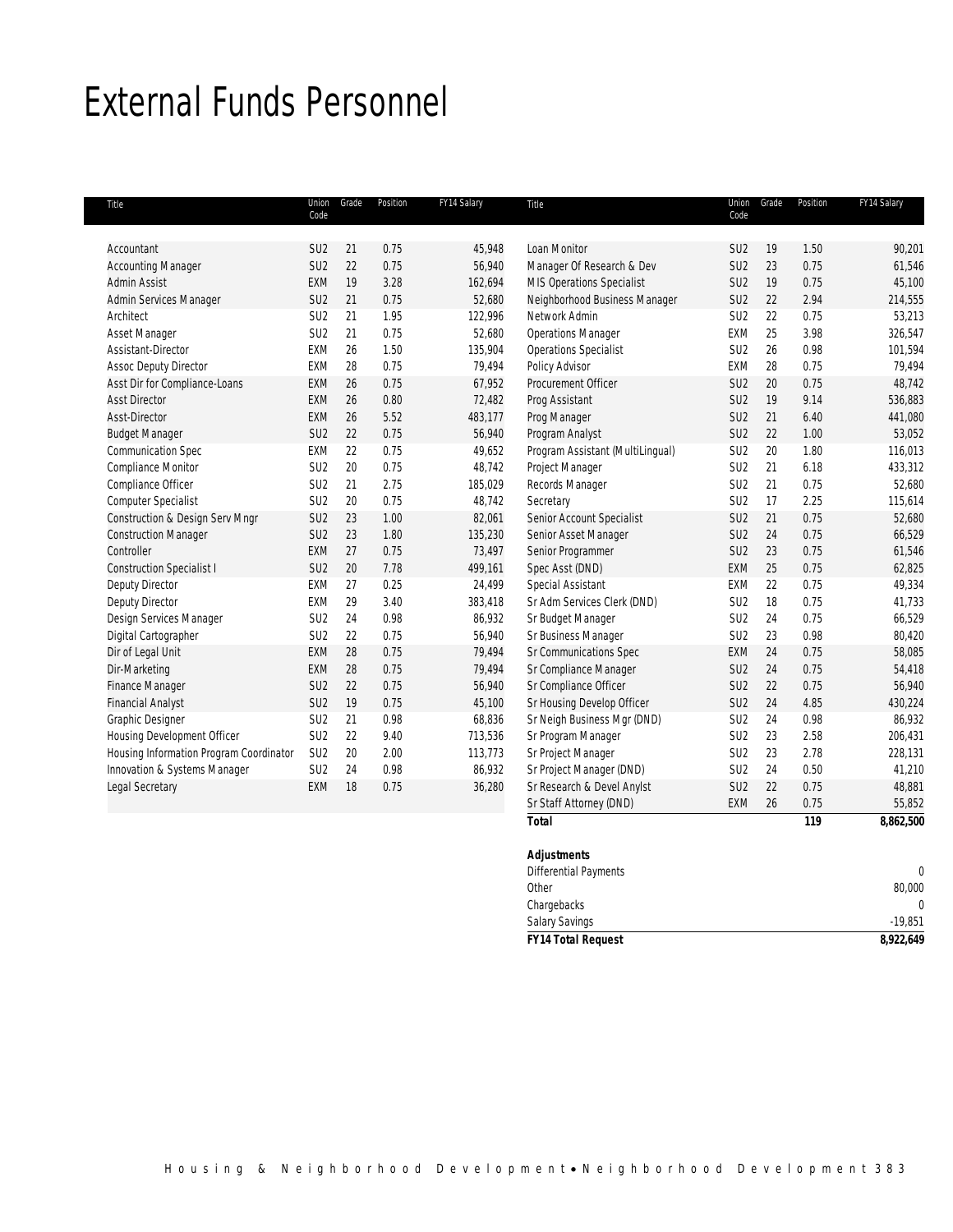# Program 1. Administration

# *Vacant, Deputy Director Organization: 188100*

## *Program Description*

The Administration Program enforces Department policies and procedures and provides support services to all Neighborhood Development programs to ensure the effective completion of departmental goals in compliance with City, State and Federal laws and regulations.

| <b>Operating Budget</b>             | Actual '11         | Actual '12         | Approp '13           | <b>Budget '14</b>   |
|-------------------------------------|--------------------|--------------------|----------------------|---------------------|
| Personnel Services<br>Non Personnel | 435.646<br>280.469 | 663,118<br>187.689 | 1.273.778<br>318,980 | ,305,319<br>357,866 |
| Total                               | 716,115            | 850,807            | 1,592,758            | 1,663,185           |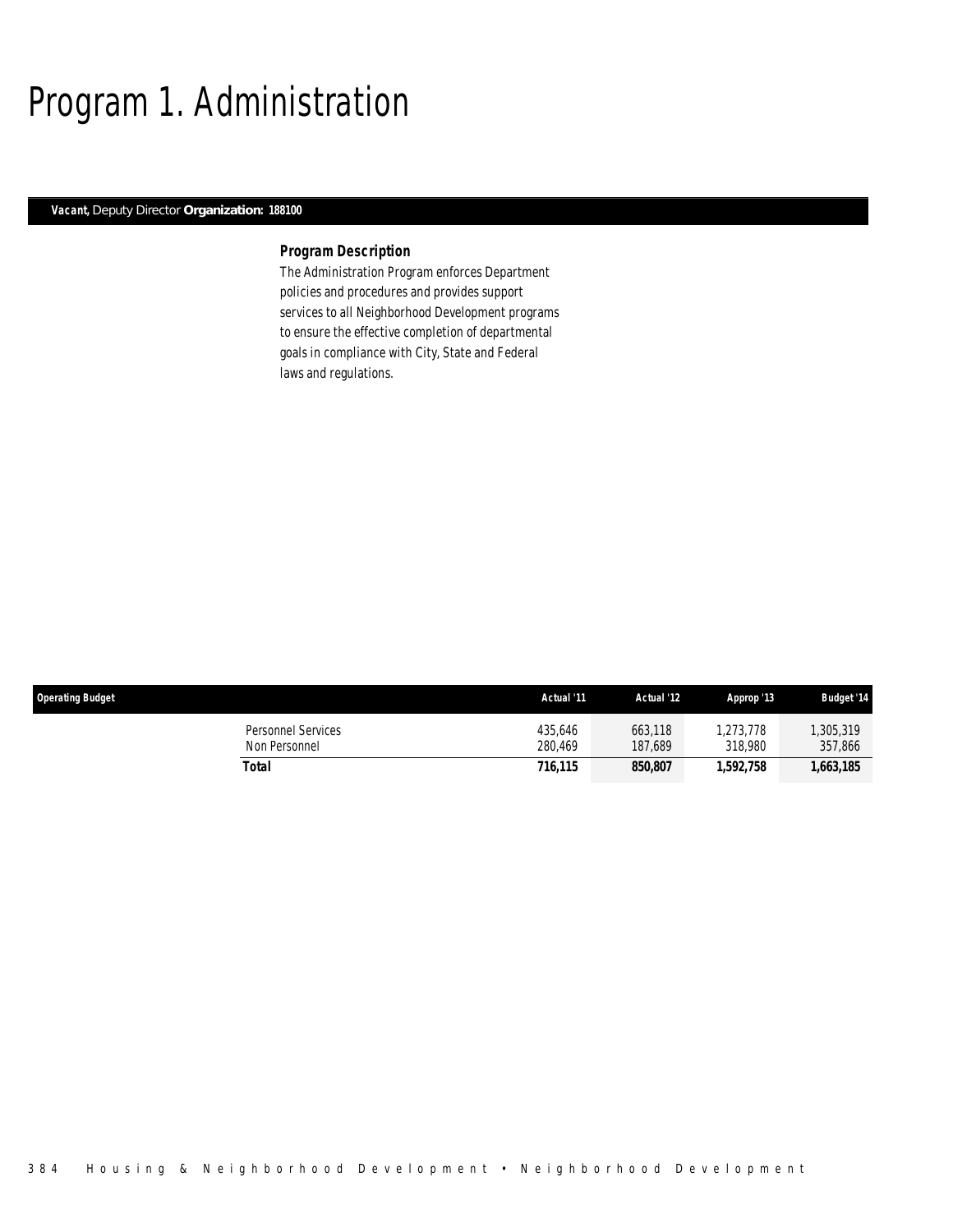# Program 2. Real Estate Management & Sales

# *Donald Wright, Manager Organization: 188200*

## *Program Description*

The Real Estate Management & Sales Program works to manage disposal of foreclosed land parcels and foreclosed buildings as quickly as possible, and in a manner that generates revenue for the City and provides benefits to the community.

# *Program Strategies*

- To dispose of tax-foreclosed and surplus property.
- To manage tax-foreclosed and surplus property.

| <b>Performance Measures</b>                                                                                                                             | Actual '11           | Actual '12           | Projected '13        | Target '14           |
|---------------------------------------------------------------------------------------------------------------------------------------------------------|----------------------|----------------------|----------------------|----------------------|
| City-owned buildings sold, transferred, or<br>demolished                                                                                                | 30                   | 24                   | 8                    | 13                   |
| City-owned land parcels sold or transferred<br>Square footage made available to small builders<br>for middle class housing                              | 53                   | 52                   | 25                   | 83<br>500,000        |
| Total city-owned buildings<br>Total city-owned land parcels<br>Units of service performed to clean, fence,<br>and/or maintain vacant city-owned parcels | 69<br>1,432<br>6,903 | 48<br>1,388<br>3,942 | 47<br>1.377<br>2,814 | 30<br>1,300<br>2,776 |
| <b>Operating Budget</b>                                                                                                                                 | Actual '11           | Actual '12           | Approp '13           | <b>Budget '14</b>    |
| <b>Personnel Services</b><br>Non Personnel                                                                                                              | 727.870<br>737,268   | 718,443<br>1,019,428 | 680.429<br>697,300   | 981,865<br>812,524   |
| Total                                                                                                                                                   | 1,465,138            | 1,737,871            | 1,377,729            | 1,794,389            |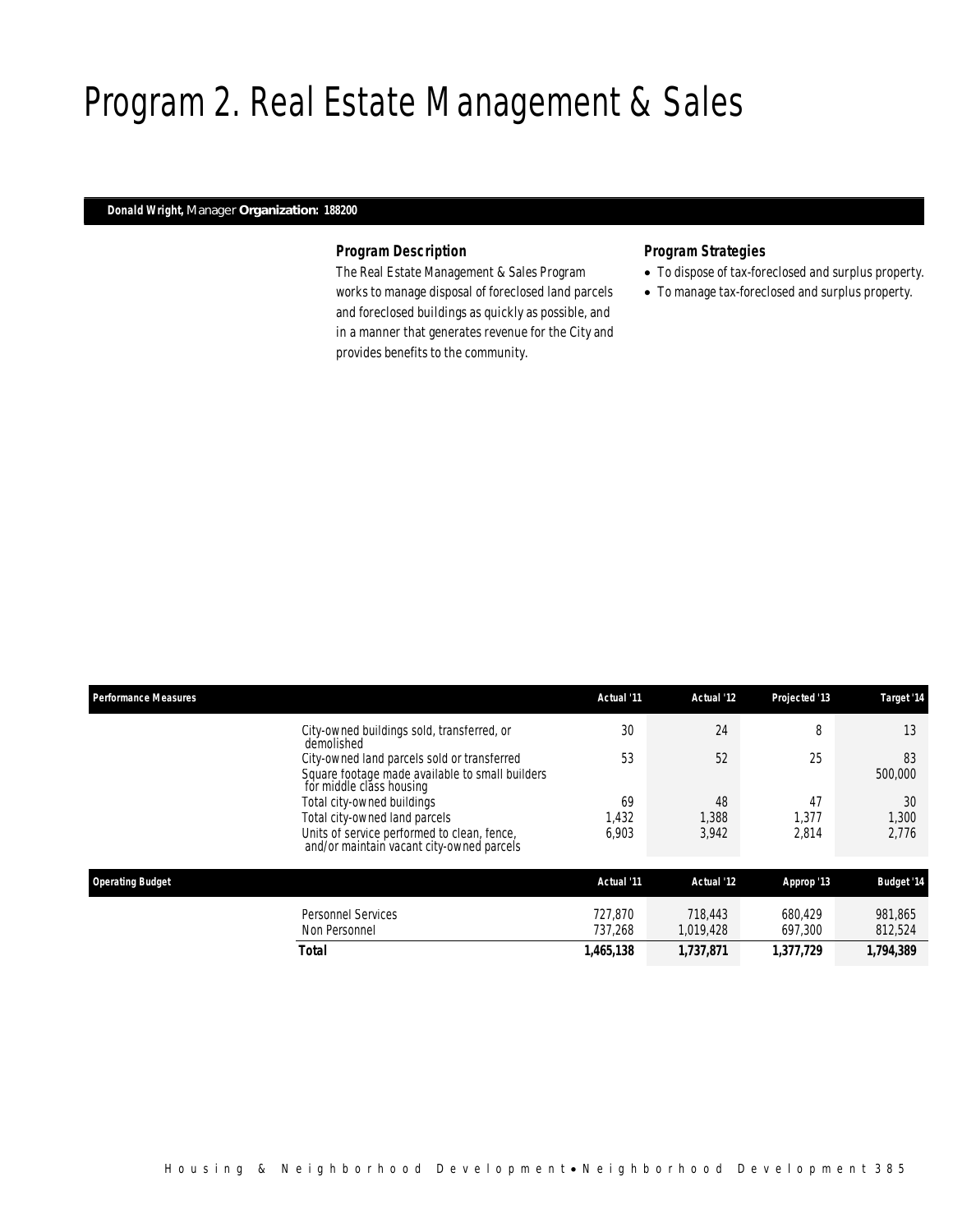# Program 3. Housing Development

## *Bill Cotter, Theresa Gallagher, Managers Organization: 188300*

## *Program Description*

The mission of this program is to strengthen Boston neighborhoods by working with community groups to improve the economic, housing and physical environment of the neighborhoods. This is accomplished through increasing homeownership and housing investment, strengthening neighborhood real estate markets and improving neighborhood confidence. This program will emphasize homeownership development, affordable rental housing production, elderly housing and streamlining the funding process through the use of competitive funding rounds. There continues to be a need for the City to direct federal and City resources toward the development of affordable housing.

## *Program Strategies*

- To assist existing homeowners in retaining their homes and to encourage homeownership.
- To assist tenants and landlords to preserve their tenancies or secure alternative housing, including those at risk of homelessness.
- To manage tax-foreclosed and surplus property.
- To provide shelter, support services, rental assistance, and housing counseling to homeless persons, persons with AIDS, and tenants at risk.

| <b>Performance Measures</b>                                                                    | Actual '11        | Actual '12        | Projected '13     | Target '14        |
|------------------------------------------------------------------------------------------------|-------------------|-------------------|-------------------|-------------------|
| 3D properties completed                                                                        |                   |                   | 62                | 63                |
| Homeless households served                                                                     | 5.059             | 5.110             | 4,443             | 4,288             |
| Housing units repaired/rehabbed with<br>homeowner loan/grant including lead paint<br>abatement | 1,800             | 1,902             | 2,485             | 1,800             |
| New homebuyers provided with financial<br>assistance                                           | 96                | 61                | 65                | 100               |
| Persons with AIDS provided with housing<br>assistance and/or support services                  | 953               | 975               | 990               | 925               |
| Total residential foreclosure petitions (owner<br>occupied)                                    | 982               | 526               | 320               | 400               |
| <b>Operating Budget</b>                                                                        | Actual '11        | Actual '12        | Approp '13        | <b>Budget '14</b> |
| <b>Personnel Services</b><br>Non Personnel                                                     | 992.506<br>41,642 | 889,206<br>39,237 | 748.640<br>42,026 | 529.123<br>11,416 |
| <b>Total</b>                                                                                   | 1,034,148         | 928,443           | 790,666           | 540,539           |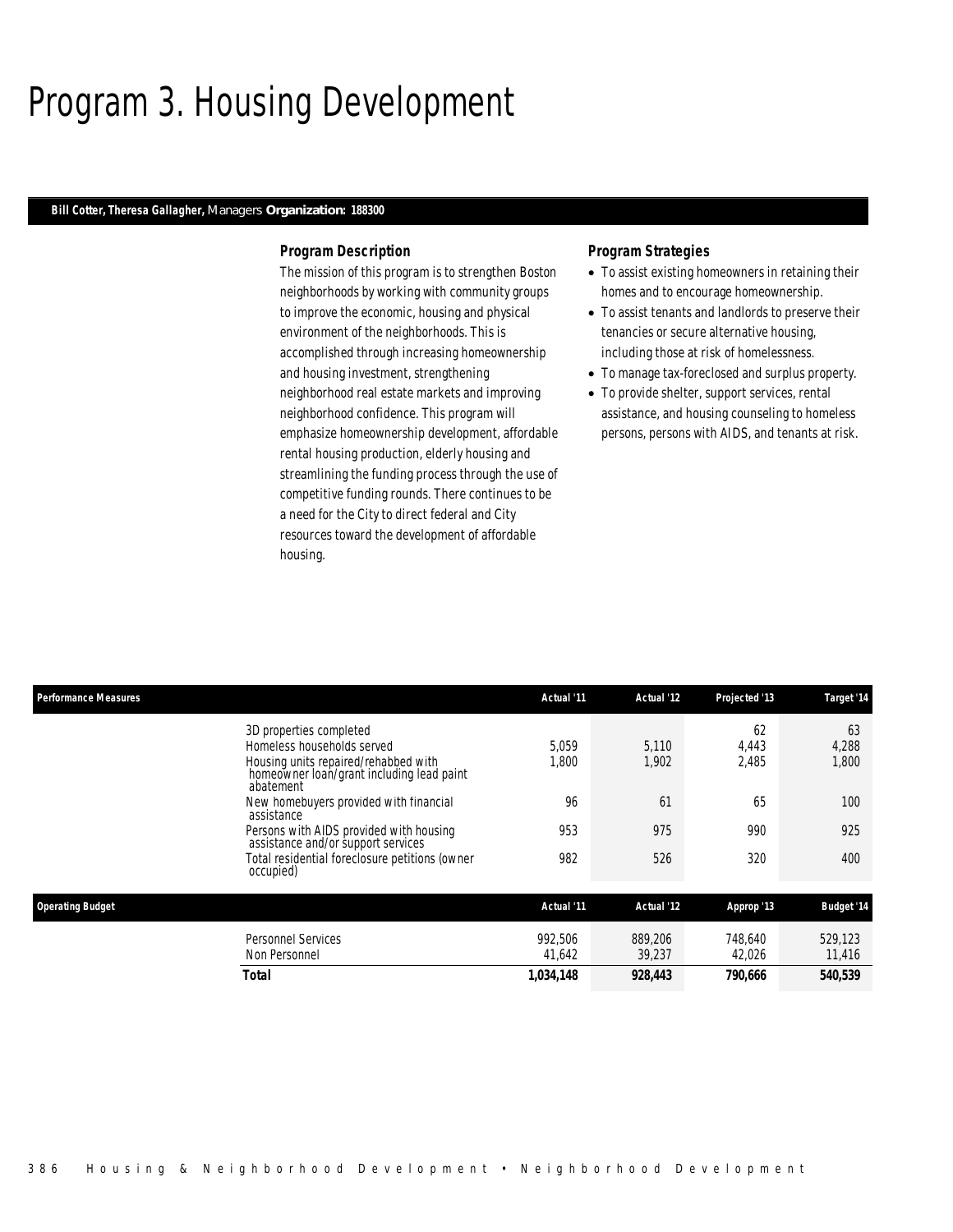# Program 4. Business Services

# *Keith Hunt, Manager Organization: 188500*

# *Program Description*

The Neighborhood Business Services Program works to develop and preserve economically viable and attractive businesses in Main Street districts and other neighborhood business districts, to create jobs, and increase the City's tax base.

# *Program Strategies*

• To promote the development and preservation of economically viable, attractive businesses and non-profits in Main Streets and other neighborhood business districts.

| <b>Performance Measures</b>                                                                     | Actual '11       | Actual '12       | Projected '13    | Target '14        |
|-------------------------------------------------------------------------------------------------|------------------|------------------|------------------|-------------------|
| All jobs created through OBD programs<br>Businesses added to the Boston Buying Power<br>program | 1.354<br>723     | 1,269<br>850     | 1,243<br>691     | 1,025<br>600      |
| Businesses assisted with financial or technical<br>assistance                                   | 2,587            | 3,000            | 2,530            | 3,088             |
| New businesses opened with financial or<br>technical assistance                                 | 187              | 177              | 136              | 200               |
| Participants in Women on Main Initiative<br>Storefronts improved                                | 100              | 123              | 116              | 300<br>100        |
| <b>Operating Budget</b>                                                                         | Actual '11       | Actual '12       | Approp '13       | <b>Budget '14</b> |
| <b>Personnel Services</b><br>Non Personnel                                                      | 88,405<br>29,046 | 81.810<br>33.795 | 87.917<br>34,597 | 90.461<br>34,620  |
| <b>Total</b>                                                                                    | 117,451          | 115,605          | 122,514          | 125,081           |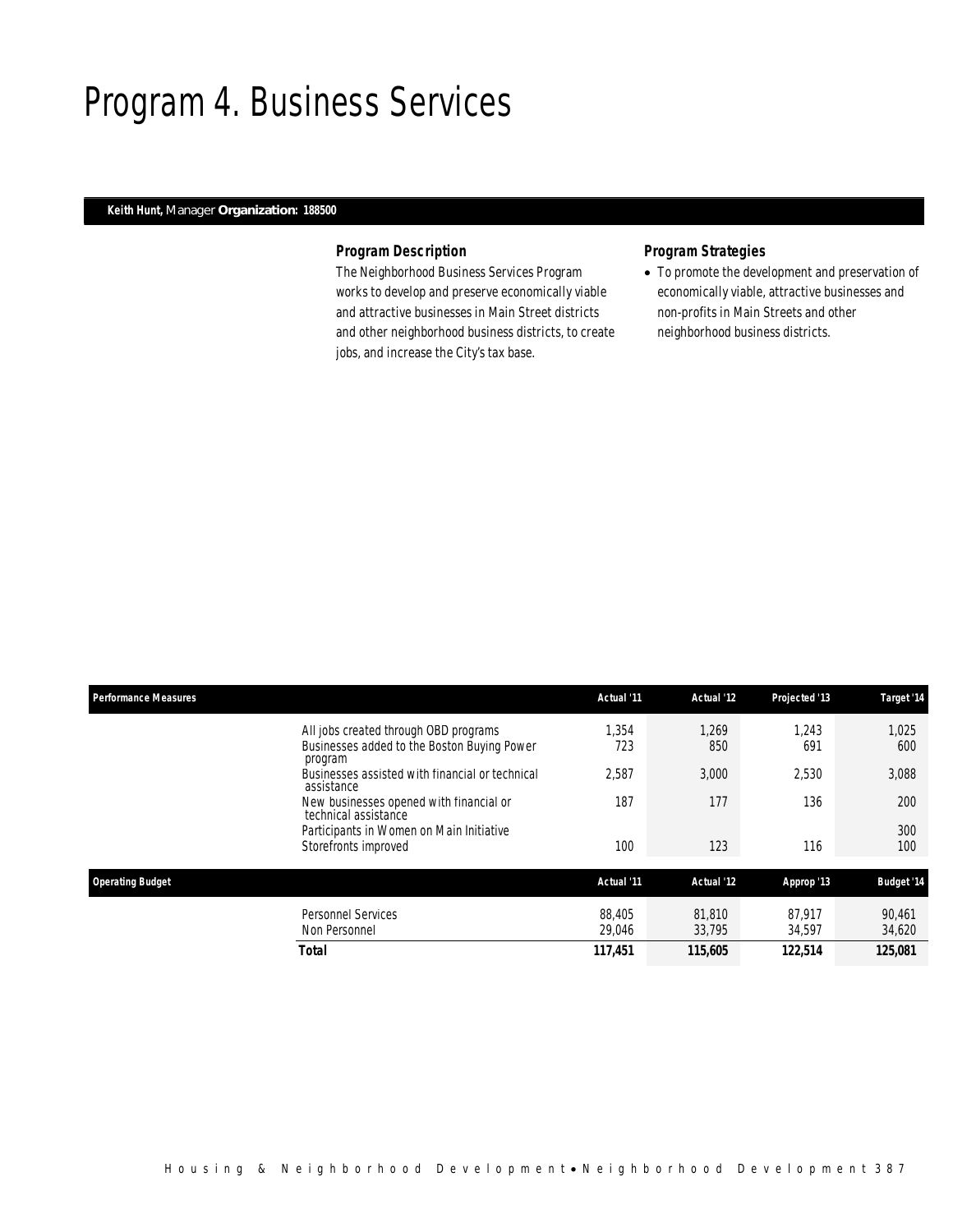# External Funds Projects

#### *ARRA - CDBG*

### *Project Mission*

The Community Development Block Grant (CDBG-R) program under ARRA enables local governments to undertake a wide range of activities intended to create suitable living environments, provide decent affordable housing and create economic opportunities, primarily for persons of low and moderate income. The City of Boston will allocate all CDBG-R funds for housing development, economic development, and construction and public facilities. All of these activities meet the national objective of providing a benefit (housing, jobs, or services) to low and moderate-income persons or areas. CDBG-R is a three-year grant that started on 6/5/2009 and ended on 9/30/2012.

### *ARRA - Homeless Prevention and Rapid Re-housing Program*

#### *Project Mission*

The Homelessness Prevention and Rapid Re-housing Program (HPRP) under ARRA provides financial assistance and services to prevent individuals and families from becoming homeless and help those who are experiencing homelessness to be quickly re-housed and stabilized. The funds under this program are intended to target individuals and families who would be homeless but for this assistance. The funds provide for a variety of assistance such as short-term or medium-term rental assistance and housing relocation and stabilization services, including such activities as mediation, credit counseling, security or utility deposits, utility payments, moving cost assistance, and case management. At least 60 percent of funds must be spent within two years; all funds must be spent within three years. HPRP is a three-year grant that started on 7/22/2009 and ended on 7/21/2012.

## *ARRA – Neighborhood Stabilization Program 2*

### *Project Mission*

Neighborhood Stabilization Program Two grant was made available to Boston and several other direct grant communities on a competitive basis from the US Department of Housing and Urban Development. The NSP initiative was created as part of the "Housing and Economic Recovery Act of 2009" designed to boost local economies through the provision of resources to purchase and rehab foreclosed homes. This is a second round of NSP funding in the amount of \$13.6M for the purpose of expanding the City's existing strategies of foreclosure prevention and reclamation efforts. Specifically, this funding will allow the City to support responsible redevelopment of foreclosed homes in those neighborhoods most burdened by Boston's bankowned properties, namely Dorchester, East Boston, Roxbury, Hyde Park, and Mattapan. This is a three year grant started on 2/11/10. The amount awarded had to be expended by 2/10/13, however any program income received may continue to be expended.

### *Abandoned Property Rehab Grant*

#### *Project Mission*

Abandoned Property Rehab Grant is a three year grant from the Commonwealth of Massachusetts' Attorney General's Office and is targeted to promote the rehabilitation of distressed /abandoned properties in highforeclosure areas of Boston that cannot be rehabilitated through other means being implemented by the City. This is a three year grant that started on 1/4/2010 and ends 12/31/12.

*Brownfield Assessment Grants/Clean-Up Grants* 

#### *Project Mission*

The U.S. Environmental Protection Agency makes Brownfield Assessment and Clean-up grants available on a competitive basis. These grants are used to evaluate and/or clean-up contamination at EPA-eligible Brownfield sites. "Brownfields" are defined as "real property, expansion, redevelopment, or re-use of which may be complicated by the presence or the potential presence of a hazardous substance, pollutant, or contaminant". In FY13 the City was awarded a clean-up grant to abate the future development site known as Jackson Commons. In FY14, assessment grant funds are being used to assess environmental conditions on parcels abutting or near the Fairmount-Indigo Commuter Rail line. This is a three-year grant that started on 10/1/2010 and ends on 9/30/2013.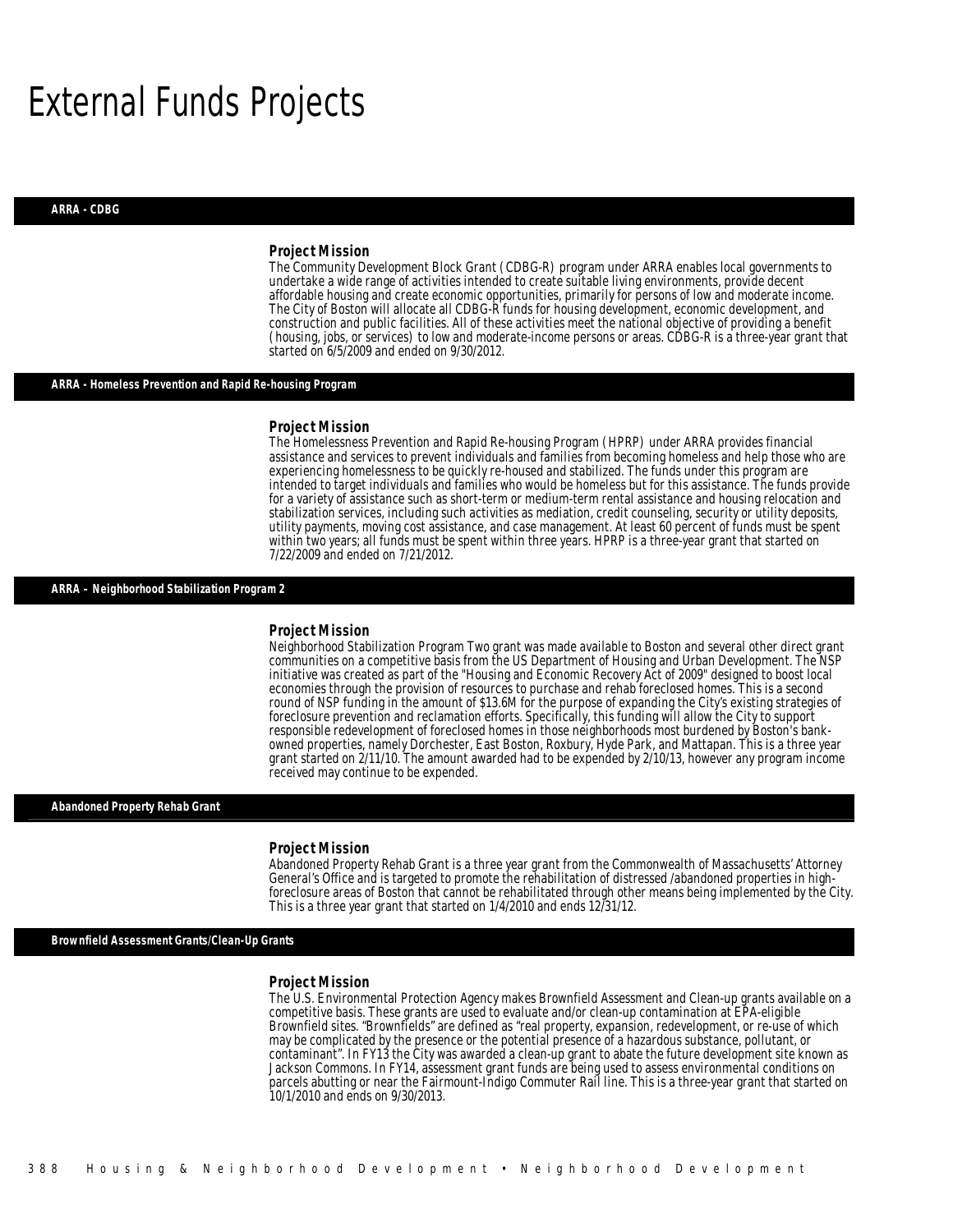The Choice Neighborhood Implementation Grant is a competitive grant from the US Department of Housing and Urban Development (HUD). The grant is being used to redevelop the Woodledge/Morrant Bay Apartments and revitalize Dorchester's Quincy Street Corridor. The grant also aims to link affordable housing with quality schools, public transportation, good jobs, and safe streets thus totally transforming the neighborhood. The grant started on 1/12/2012 and ends on 9/30/2017.

### *Community Challenge Planning Grant*

### *Project Mission*

The Community Challenge Grant is a competitive grant from the US Department of Housing and Urban Development (HUD). The grant is being used for planning, strategic land acquisition, and for outreach & engagement in order to facilitate smart growth and transit-oriented development along the Fairmount Commuter Rail Line in conjunction with four new train stations and improvements to existing stations. The grant started on 2/15/2012 and ends on 2/14/2015.

### *Community Development Block Grant*

#### *Project Mission*

Ì

The Community Development Block Grant (CDBG) is an annual entitlement grant from the U.S. Department of Housing and Urban Development (HUD) to the City of Boston designed to fund a variety of neighborhood development activities. At least 70 percent of CDBG funds must be used to benefit low- and moderate-income households. CDBG funds are used to produce and preserve affordable housing, revitalize neighborhood commercial districts, assist the renovation of non-profit facilities, improve vacant lots, promote and monitor fair housing activities, and assist non-profit organizations in the operation of emergency shelters, health care, child care, youth and adult literacy programs. CDBG funds cannot be used for general government services nor to replace funding cuts from existing public service activities.

*Economic Development Initiative/ Special Projects* 

#### *Project Mission*

The Economic Development Initiative/Special Project grants are made available on a competitive basis to municipalities through the federal budget process and administered by the U.S. Department of Housing and Urban Development (HUD). These grants are for specific purposes. In FY03 DND received a grant to support the Boston Main Streets program. In FY04, DND received two additional grants from HUD. One of the grants was for an affordable housing environmental remediation project and the second one was for the development of low and moderate-income housing. In FY12 and FY13, EDI funds are being used to pay environmental monitoring at the Dudley Police Station.

*Emergency Solutions Grant* 

### *Project Mission*

Formerly called the Emergency Shelter Grant, the Emergency Solutions Grant (ESG) is an annual entitlement grant to the City of Boston from the U.S. Department of Housing and Urban Development (HUD). It is used to assist individuals and families to quickly regain stability in permanent housing after experiencing a crisis or homelessness. The FY13 term is from 7/1/2012 to 6/30/2014.

*Green Affordable Housing Initiative (MTC)* 

#### *Project Mission*

The Green Affordable Housing Initiative (MTC) is a multi-year grant to the City of Boston from the Renewable Energy Trust, which is administered by the Massachusetts Technology Collaborative (MTC). These funds will be used to benefit the occupants of affordable housing in the City of Boston through the development of green affordable housing, which incorporates renewable energy, energy efficiency, green design and healthy home construction techniques into the City's affordable housing programs.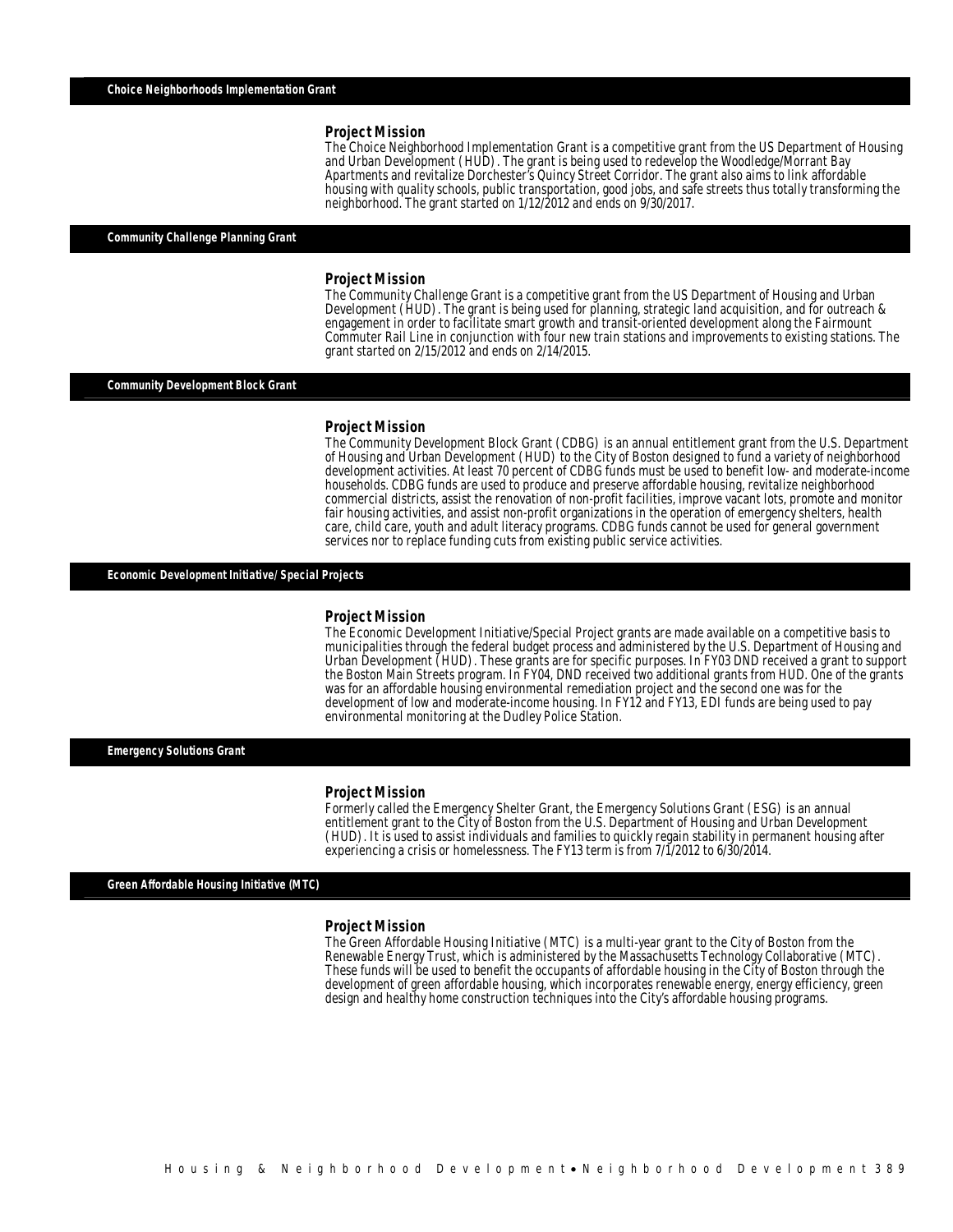The HOME Partnership Program is an annual entitlement grant from the U.S. Department of Housing and Urban Development (HUD) to the City of Boston to support the development of affordable housing. Eligible activities include new construction or rehabilitation of housing, tenant-based rental assistance for up to two years, and assistance to first-time homebuyers. All HOME funds must be used to benefit low- and moderate income households. Fifteen percent of HOME funds are set aside for Community Housing Development Organizations. HOME grants are five years in duration. The FY13 term is from 7/1/2012 to 6/30/2017.

#### *HOPWA*

#### *Project Mission*

The Housing Opportunities for People with AIDS (HOPWA) Program is a three year grant awarded annually received by the City of Boston from the U.S. Department of Housing and Urban Development designed to provide affordable, appropriate housing for people with AIDS (PWAs) in the metropolitan Boston area. Eligible activities include: housing, counseling, housing development, rental assistance, technical assistance, homelessness prevention, operating costs including support services, and housing-related costs. DND will be directing these funds to three primary activities: metropolitan-area housing counseling to help PWAs find/retain affordable housing, technical assistance to developers of housing for PWAs, and emergency assistance payments to help PWAs retain their existing housing to prevent homelessness. HOPWA grants are three years in duration. The FY13 term is from 7/1/2012 to 6/30/2015.

#### *Inclusionary Development Fund (IDF)*

### *Project Mission*

The Inclusionary Development Fund is a two year grant from the Boston Redevelopment Authority to assist middle income homebuyers. The fund is capitalized through fees paid by private developers in lieu of building onsite inclusionary affordable housing.

*Lead Paint Abatement* 

#### *Project Mission*

The Lead Paint Abatement grant is a competitive 36-month grant from the U.S. Department of Housing and Urban Development's Office of Healthy Homes and Lead Hazard Control to the City of Boston. The purpose of the grant is to reduce the exposure of young children to lead-based paint hazards in their homes through intensive services consisting of counseling, outreach and abatement in the high-risk target areas of Dorchester, Roxbury and Mattapan and to provide financing services citywide. Activities include abatement, inspections, risk assessments, and temporary relocations. The grant awarded in FY10 started on 1/1/2010 and ended on 12/31/2012. The latest grant started on 11/1/2011 and ends 10/31/2014.

*Neighborhood Development Fund* 

### *Project Mission*

The Neighborhood Development Fund receives revenue from the repayment of Urban Development Action Grant (UDAG) loans to the City. Funds can be used for eligible HUD Title I activities which are somewhat less restrictive than CDBG regulations.

### *Neighborhood Stabilization Program (State Funds)*

#### *Project Mission*

Neighborhood Stabilization Program grants were made available to Boston and several other direct grant communities on a non-competitive basis from the Massachusetts Department of Housing and Community Development. The Commonwealth of Massachusetts agreed to match Boston's HUD NSP funds \$1-\$1 and will match the NSP admin funds \$0.50-\$1. Funds can be used to establish financial mechanisms for purchase and redevelopment of foreclosed upon homes and residential properties, including such mechanisms as softseconds, loan loss reserves, and shared-equity loans for low- and moderate-income homebuyers; purchase and rehabilitate homes and residential properties that have been abandoned or foreclosed upon, in order to sell, rent, or redevelop such homes as properties; establish land banks for homes that have been foreclosed upon; demolish blighted structures; and redevelop demolished or vacant properties. The start date of this grant is 07/20/2009 and the end date is 03/31/2013.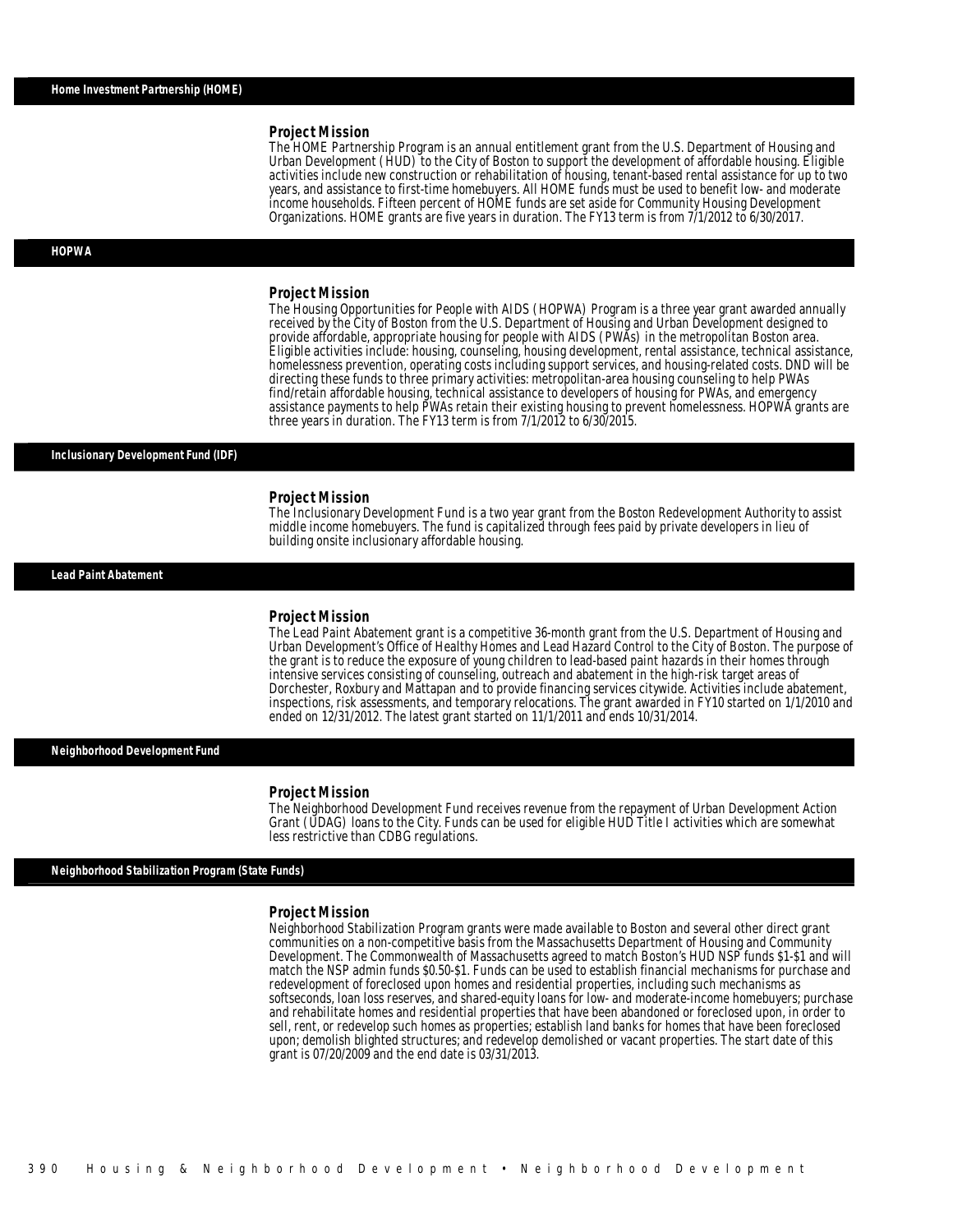Neighborhood Stabilization Program (NSP) is a non-competitive grant available to eligible cities from the US Department of Housing and Urban Development. Funds can be used to establish financial mechanisms for purchase and redevelopment of foreclosed upon homes and residential properties, including such mechanisms as soft-seconds, loan loss reserves, and shared-equity loans for low- and moderate-income homebuyers; purchase and rehabilitate homes and residential properties that have been abandoned or foreclosed upon, in order to sell, rent, or redevelop such homes as properties; establish land banks for homes that have been foreclosed upon; demolish blighted structures; and redevelop demolished or vacant properties. NSP funds must be committed within 18 months of the grant start date. All funds must be spent within three years. The start date of this grant is 03/09/2009 and end date is 03/08/2013.

### *Regional Foreclosure Education Grant (COM)*

#### *Project Mission*

The Regional Foreclosure Education grant from the Commonwealth of Massachusetts supports the expansion of foreclosure counseling providers under contract with the City of Boston. These providers serve geographic areas of Boston with high rates of default and foreclosures targeting occupants of 1-4 unit properties.

### *Regional Network Innovations to End Homelessness*

#### *Project Mission*

Î

The Regional Network Innovations to End Homelessness grants were made available to the Boston Regional Network from the Massachusetts Interagency Council on Housing and Homelessness through the Department of Housing and Community Development on a competitive basis. Grant funds were used for implementing innovative strategies that inform new and emerging statewide housing approaches to ending homelessness. This grant started on  $1/1/2009$  and ended on  $3/31/2011$ .

*Supportive Housing* 

#### *Project Mission*

The Supportive Housing program is an annual competitive grant from the US Department of Housing and Urban Development (HUD). The purpose of the program is to promote the development of supportive housing and supportive housing services, including innovative approaches to assist homeless persons in the transition from homelessness, and to promote the provision of supportive housing to homeless persons to enable them to live as independently as possible. The program has three goals; to help program participants obtain and remain in permanent housing, to help participants increase skills and/or income, and to help participants achieve greater self-determination.

*Section 108 Loans/Economic Development Initiative* 

#### *Project Mission*

Î

Section 108 funds are available to eligible cities from the U.S. Department of Housing and Urban Development (HUD) on an application basis. Section 108 funds are secured by the City through a pledge of its current and future CDBG grant awards. These funds are used for economic development projects. Boston Invest in Growth Loan Fund is a \$40 million HUD Section 108 funded loan pool designed to jumpstart wellfinanced construction projects, create jobs, and strengthen Boston's economy. This program is designed for will finance the gap that remains between the financing and equity and the total project cost, known as mezzanine financing. In addition, up to 10% of the loan pool will be set aside for smaller neighborhood based projects of at least 5,000 square feet, the underwriting criteria for which will be the same as for the larger loans but the interest rate charged as well as the additional interest paid at the end will be lower. Additionally, \$2.5 million HUD Section 108 funded loan pool will be used tor energy efficiency and to promote job creation. The Economic Development Initiative (EDI) Program is a special HUD program that makes available grants to cities to spur economic opportunity by creating jobs, attracting private partnerships, and training residents for new job opportunities; to promote community development through a long-term economic development strategy; to establish community-based partnerships; and to develop a plan for responding to community needs by integrating economic, physical, human, and other strategies. The City received \$25 million in EDI funds for use within the Empowerment Zone.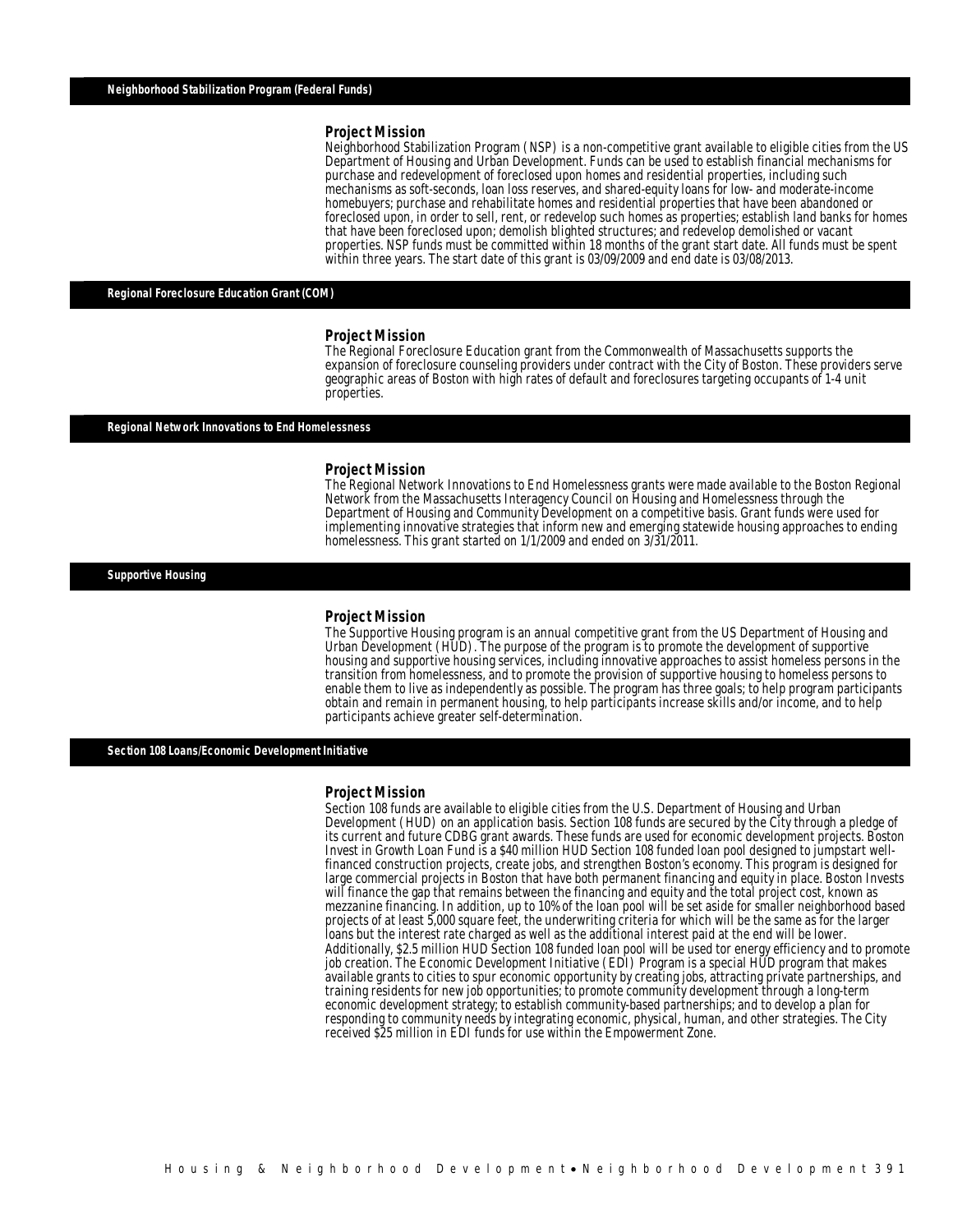Î

The Shelter Plus Care is a one year grant that is funded by HUD to provide rental assistance for homeless persons with disabilities, primarily those with serious mental illness, chronic problems with alcohol and/or drugs, and AIDS/HIV. The supportive service, which must match the value of the rental assistance, are provided by federal, state or local sources.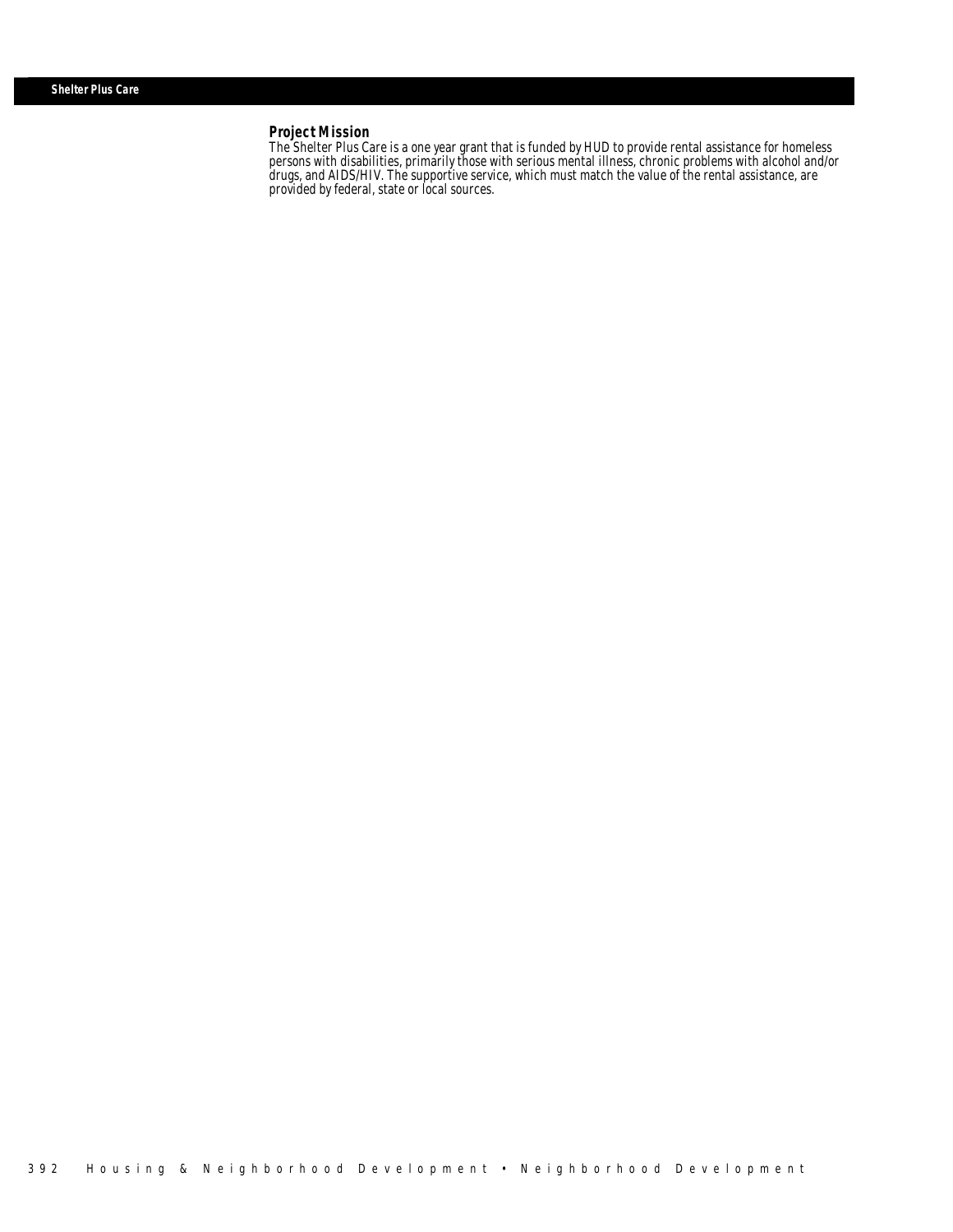# Neighborhood Development Capital Budget

## *Overview*

Capital investment will support efforts to repair and rebuild public facilities, revitalize neighborhood business districts, and improve public spaces operated by the Department of Neighborhood Development.

# *FY14 Major Initiatives*

• Install new stage lighting and sound system at the Strand Theatre.

| Capital Budget Expenditures | Total Actual '11 | Total Actual '12 |           | <b>Estimated '13  Total Projected '14</b> |
|-----------------------------|------------------|------------------|-----------|-------------------------------------------|
|                             |                  |                  |           |                                           |
| <b>Total Department</b>     | 50.148           | 131.553          | 1.978.412 | <i><b>1,200,000</b></i>                   |